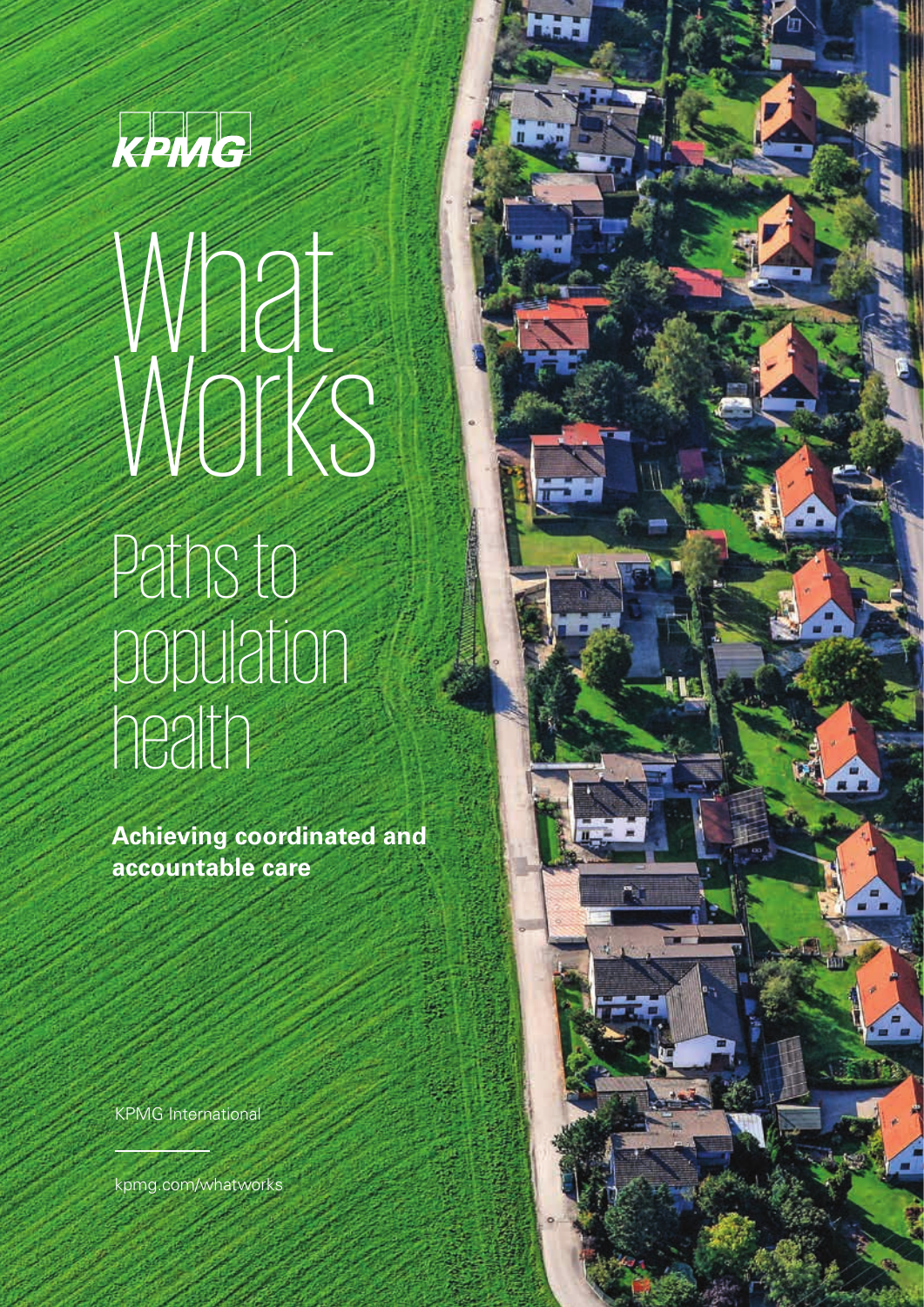## Authors



**Dr. Mark Britnell** Chairman and Partner, Global Health Practice KPMG in the UK

Mark has a pioneering and global vision of the future of healthcare in both the developed and developing worlds. Mark has a unique level of knowledge and insight and management experience at every level of the system. Drawing on his 20 years of health service experience, Mark advocates that personalization, patient 'coproduction' and eHealth will be central to the future. Mark believes in the power of putting ideas into action — adhering to a "more brown mud, less blue sky" approach to strategy and transformation. Mark joined KPMG in the UK in 2009 as a partner following a career within the UK's NHS, grounding his approach in empowering, motivating and inspiring healthcare innovation. He has advised governments and business leaders and has worked in public and private sector organizations. Follow Mark on Twitter @markbritnell



**Mark Jamilkowski** Managing Director KPMG in the US

Mark has direct experience with financial management reporting and key performance indicators, process benchmarking and redesign, product pricing and experience monitoring, actuarial valuations, and analytics supporting provider contracting. He was a participant in KPMG national ACO service line development and Chair, American Academy of Actuaries Health Insurance Exchange Task Force.

Mark was also a Partner on the team providing NY Medicaid transformation assistance to various hospital systems, including overseeing analysis of community needs, identifying gaps, transformation project assessment, financial and attribution modeling and facilitating decision making regarding Medicaid strategies and alliance (DSRIP).



**Joe Kuehn Partner** KPMG in the US

Joe is a member of our Healthcare Transformation Leadership team and is responsible for assisting our clients with their transformation efforts in response to regulatory and market driven reform.

Joe is responsible for assisting his clients with strategy development, business and care delivery model design, finance transformation, business planning, merger and acquisitions and regulatory compliance matters. His more than 30 years of industry experience is primarily within the Healthcare industry. having worked with both commercial healthcare systems and government sponsored transformation programs including the New York State sponsored Vital Access provider (VAP) and Delivery System Redesign Incentive Program (DSRIP).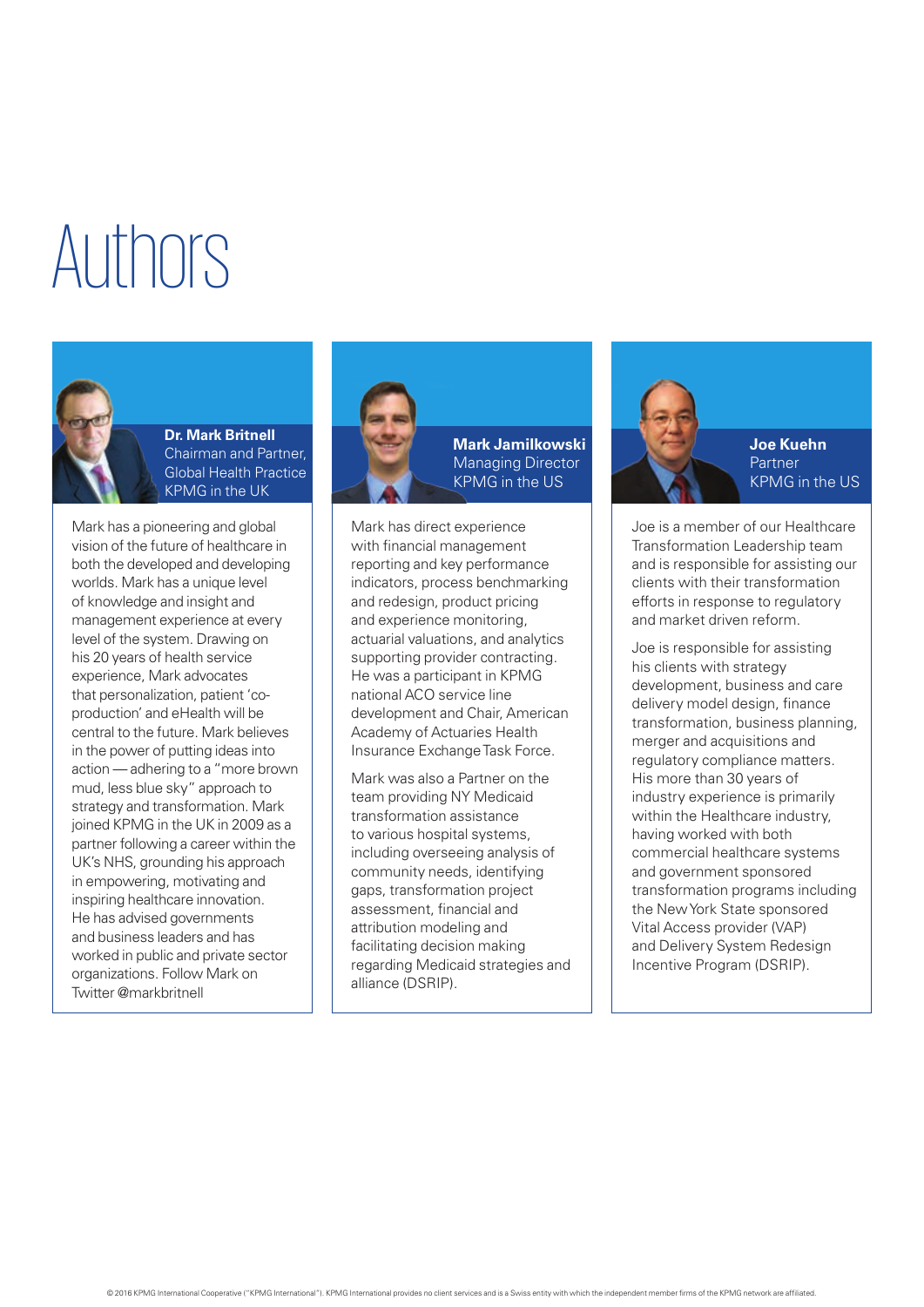## Eight steps to move from theory to practice

Health needs are changing fast, but systems are simply not keeping up.

KPMG analyzed these issues and some solutions to them in our report *The Integration Imperative*. 1 KPMG International's Health and Human Services practice looked at active integration schemes across 22 jurisdictions. We spoke directly to the government leaders spearheading these initiatives as well as a number of thought leaders. It is clear that organizations are struggling to convert theory into practice.

One reason for this inertia is a belief that the systems and drivers that created today's fragmented services can somehow be used to end that fragmentation.

They cannot.

This report describes the practical steps that organizations need to go through to reshape themselves and their services.

We look at both coordinated care services strategically designed around the needs of patients — and accountable care — systems designed

to achieve coordinated care across a population — the steps to developing both share many common features and lessons. These practical steps are outlined using eight starting questions that we found organizations need to systematically address to achieve coordinated care. The maturity matrix outlined at the end of the report (see page 17) demonstrates how to self-assess your organization. For examples of organizations that are leading the way, they are featured in the accompanied case studies.

| Is there a shared understanding for the journey?<br>UK - Maggie and Rose's story: Islington Clinical Commissioning Group<br>Sweden - The Esther project: Jönköping County | 02 |
|---------------------------------------------------------------------------------------------------------------------------------------------------------------------------|----|
| Is the right governance in place?<br>US - CMO to ACO: Bronx Accountable Care Organization                                                                                 | 04 |
| Has the target population been identified?                                                                                                                                | 06 |
| Does that population actively support the change?<br>UK - Supporting patients: The Richmond Group                                                                         | 08 |
| Is there strong supporting infrastructure in place?<br>US - ProvenCare: The Geisinger Health System                                                                       | 09 |
| Are the incentives aligned and flow of funds understood?<br>Germany - Bringing the costs down: Healthy Kinzigtal                                                          | 11 |
| Are new approaches to care delivery in place?<br>Canada — Bridging support cliffs: Nova Scotia cancer care navigators                                                     | 13 |
| Is there a supporting technology platform?                                                                                                                                | 14 |
| <b>Conclusion:</b> What is to be done?                                                                                                                                    | 15 |
| Is your organization ready?                                                                                                                                               | 16 |
| <b>Coordinated care maturity matrix</b>                                                                                                                                   | 17 |

<sup>1.</sup> KPMG International, 2013, kpmg.com/hss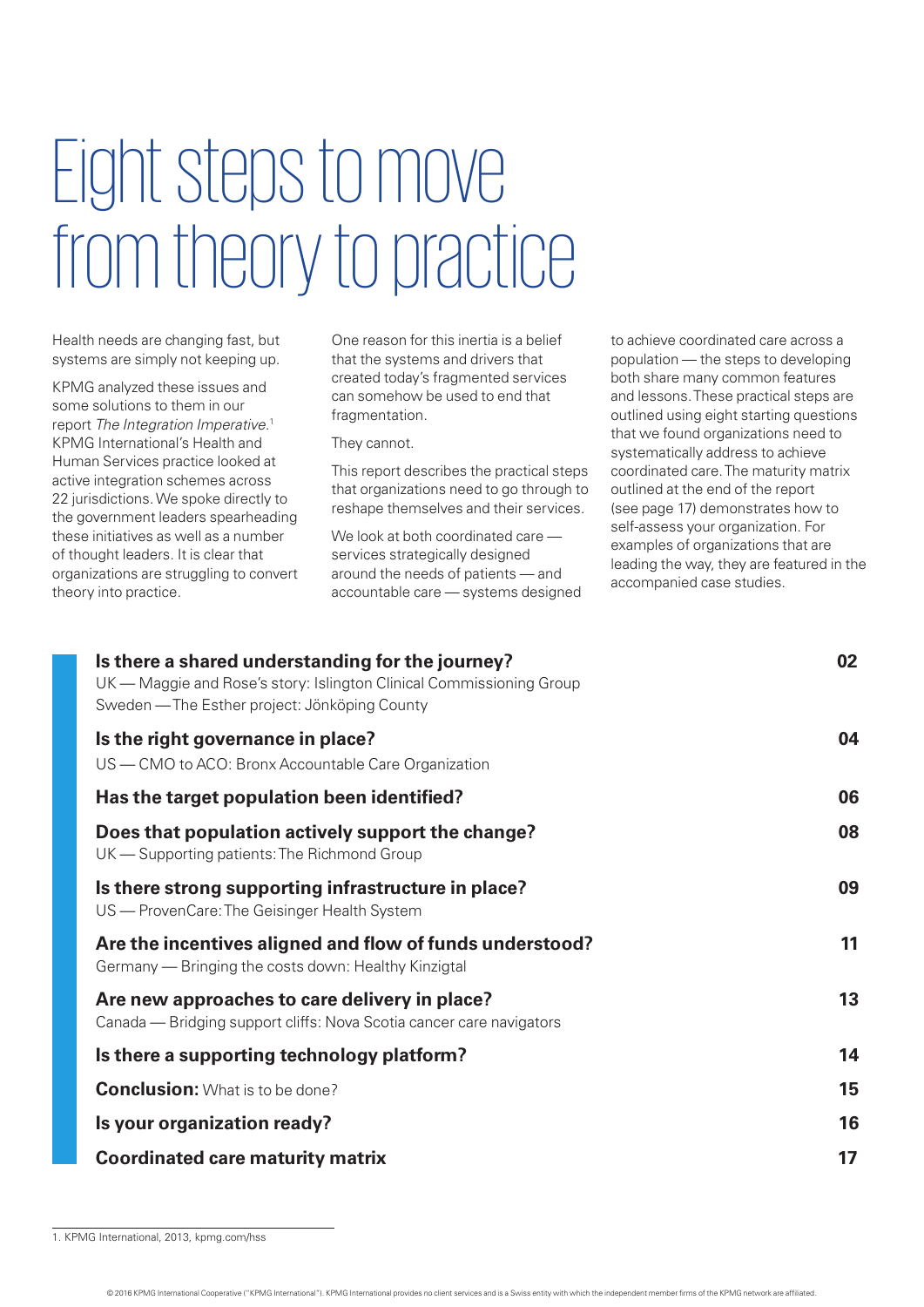## Is there a shared understanding for the journey?

In systems characterized by powerful professional silos, patient stories can be a powerful way of shifting organizations to a different perspective.

The desire to deliver services that meet all of a patient's needs — in a way that makes sense to that patient — has captured the imagination of healthcare leaders around the world.

However, because of the different characteristics of the organizations, or the national systems where they operate, what is meant by 'integrated' or 'coordinated' care varies.

For some, it means ensuring that when health and social services are delivered by separate, discrete providers, the services are delivered seamlessly and without the patient having to navigate the gaps between different organizations.

For others, coordinated or integrated care means creating a single organization which will become accountable for a much broader part of the spectrum of a person's health and wellbeing needs.

It is crucial to be clear at the outset of your change program which of these models is your end goal.

The creation of a single organization is having its biggest impact in the US with accountable care organizations (ACOs). The distinctive regulatory environment and payment systems in the US allows us to find transferrable lessons that other systems can learn.

The reverse is equally true: organizations in US-style systems can just as easily learn important lessons

### **UK — Maggie and Rose's story: Islington Clinical Commissioning Group Sweden — The Esther Project: Jönköping County**

There are many inspiring examples around the world of successful patient stories being used to galvanize transformations in care. Some organizations choose to use the example of a real patient — perhaps someone who experienced failures in care — while others design a fictional person typical of their patient population and demographics.

Individual's powerful stories don't have to only involve patients. The Islington Clinical Commissioning Group in London, UK developed its story of integration around a staff member, Rose, as well as her patient, Maggie. Working with the Young Foundation, they created an animated video about them — *We Care Together*. This highlights frustrations felt by staff that want to do more for their older patients with complex problems but don't have the time, resources or support to do it. After becoming a care coordinator, Rose is able to give Maggie much more joined up and personal care using both healthcare services and local voluntary groups. Maggie's health improves and Rose says she now feels she is doing "what I came into the job for".

Watch the three minute animated video at vimeo.com/112496186-Maggie and Rose's story.

It is important to infuse the narrative throughout every level and stage of the change process. To become crystalized as a symbol for the new ways of working, the story needs to be used often and, over time, be embedded in the culture across the organization.

A good example of one innovative way of doing this comes from Jönköping County in Sweden. Here, staff not only created the story of Esther, an elderly woman with a chronic illness, they even named parts of the patient pathway after her — most visibly the creation of nursing assistants and others as 'Esther coaches' to bring the patient perspective into daily practice.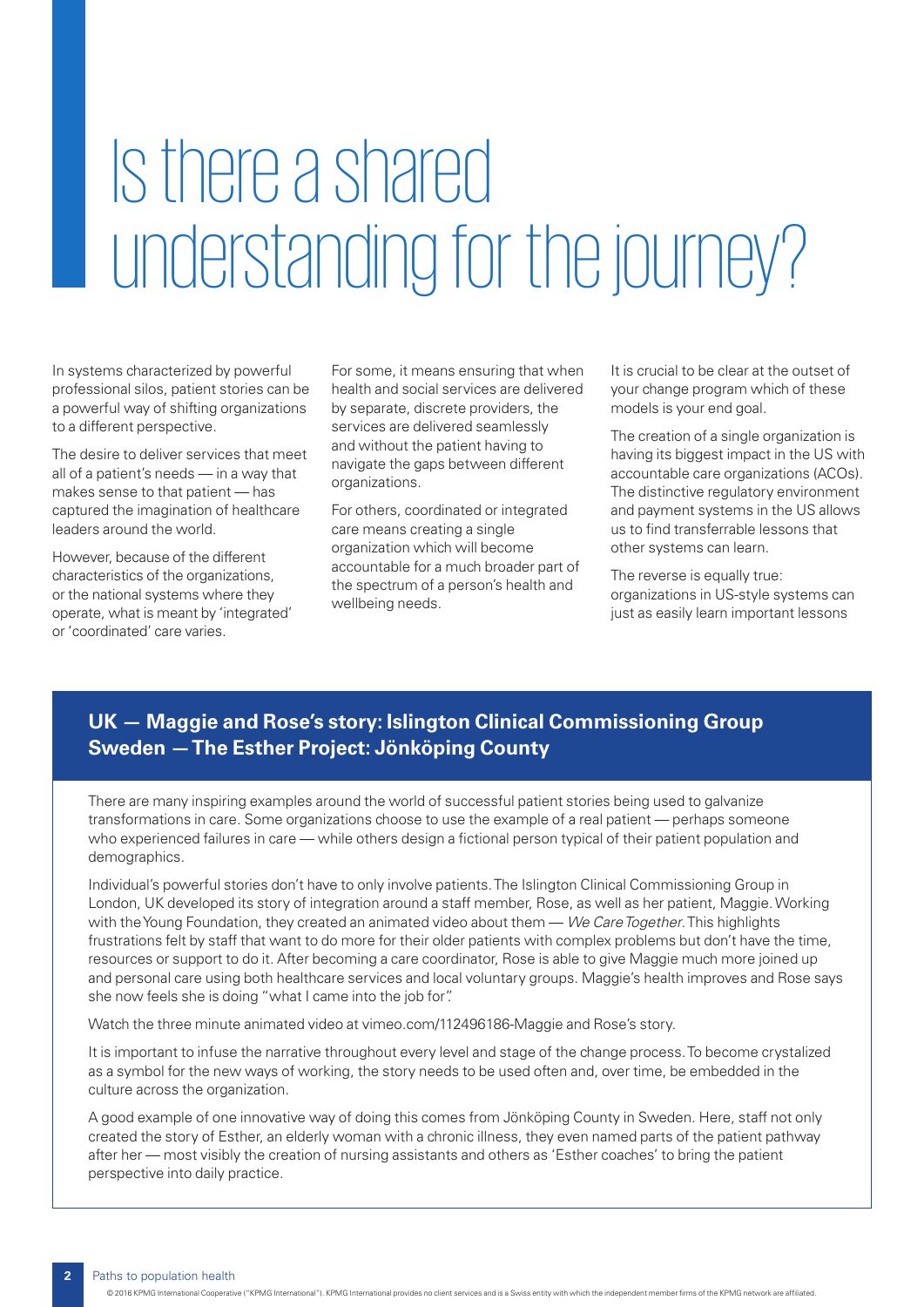about delivering coordinated care from others, where collaboration between organizations remains separate.

Whichever model is your destination, it will be vital to develop a clear narrative concerning the transformation. One of the ways that many pioneering organizations have tried to exemplify the big change is by using the example of an individual.

An individual's story can be a powerful narrative for change, one which simplifies the complex issues that need to be managed and provides a rationale for the transformation that can be applied throughout the process.

Whether seeking to create a single accountable care organization or trying to achieve coordinated care across a whole health system, there will inevitably be a number of different stakeholders involved, each with different priorities. Try to:

- Define a central narrative for change that makes sense to all.
- Focus the narrative around the people for whom you are trying to affect change. This is likely patients,

families and caregivers, but where your main challenge is, for example, may be clinicians working remotely and in isolation, you may have to create a separate narrative around them.

— Make this narrative the basis for discussions about service redesign, in order to focus the debate on practical improvement.

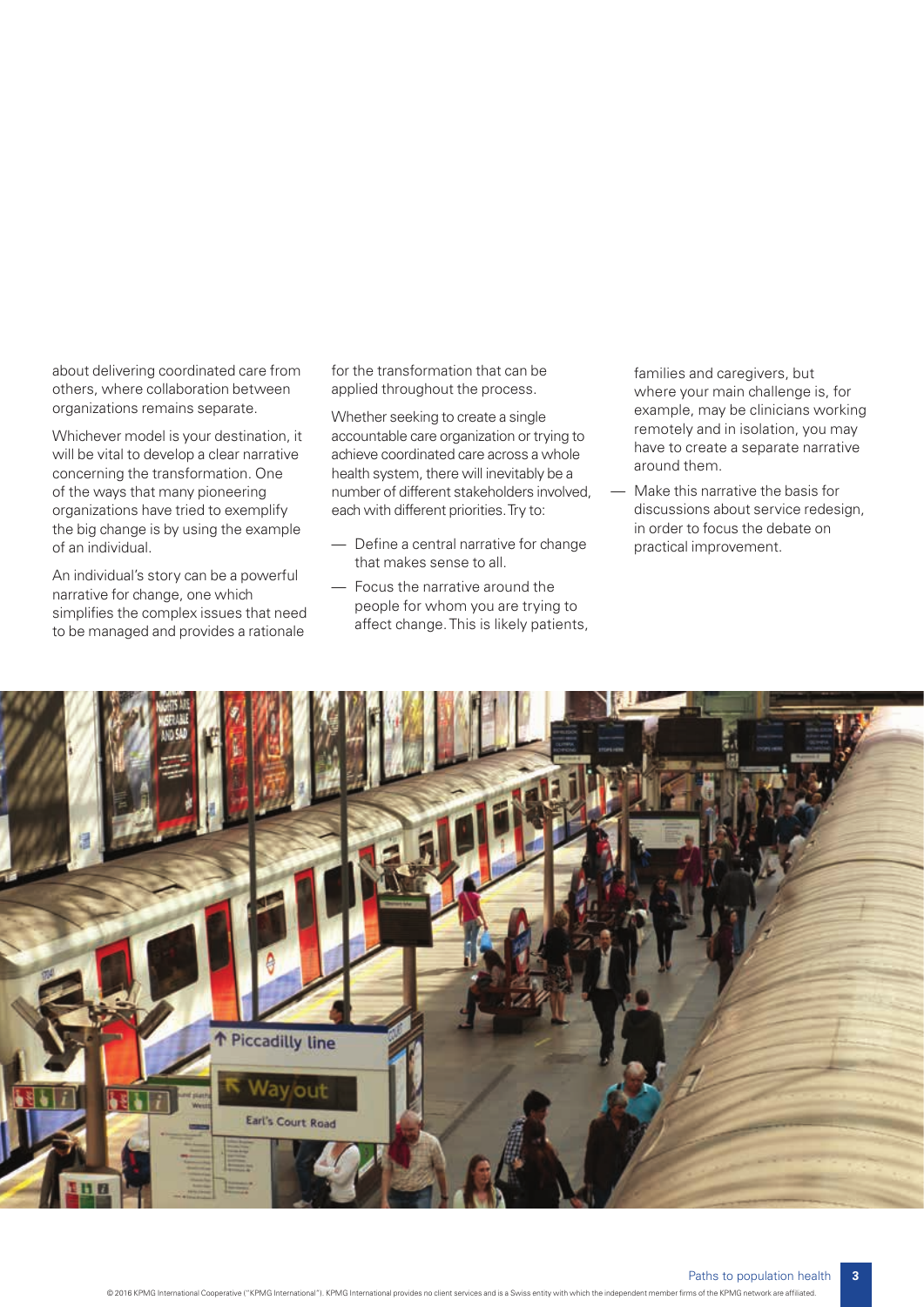## Is the right governance in place?

Successfully creating coordinated care delivery requires organizations to work together in new and challenging ways. Even when different aspects of the delivery system — primary and secondary care, for example — are integrated in one organization, the clinical and managerial teams will need to collaborate in new ways.

Good clinical and organizational governance is vital to coordinated care because the same legal and clinical issues that apply within a single organization now apply across a range of organizations.

For example, most individual healthcare organizations recognize the importance of having strong governance that recognizes the organization's legal fiduciary duty with regard to the money that it raises and spends.

If any organization does not have governance to provide this assurance, the organization fails. If we are creating a set of organizations working across traditional boundaries, that same fiduciary duty applies to the group of organizations as it did to the separate organization in the past.

Not getting the governance right early on is a common cause of failure. The questions that need to be addressed include:

- Is there agreement about the moral purpose?
- What are the rules for performance management?
- What structure of incentives is required — how will risks and rewards be distributed?
- What is the approach to standardization of data, clinical protocols and ways of working?
- Who owns the data collected?
- How are decisions made and how will disagreements be dealt with?

Models of coordinated or integrated care only work if they create a new incentive structure across the entire patient pathway. The incentive structures in place in many health systems today create different incentives for different parts of the system.

For example, a hospital that is remunerated solely for the episodes of care it provides will understandably develop its business model around admitting patients as quickly and efficiently as possible, rather than trying to find alternative, less acute providers who could deliver the same care better.

These systemic incentives also lead to incentive structures *within* organizations that encourage professionals to focus

on doing their part of the pathway, without considering how the local health system as a whole could meet the patients' needs more effectively and efficiently. As explored in KPMG International's publication *The more I know, the less I sleep*, handovers between healthcare professionals are one of the most common areas where providers fall short of coordinated care.2 New incentive structures will need to take into account their effect on clinical governance and behavior, and support an approach that takes the patient's whole course of care into account.

In some countries, competition regulators take a keen interest in the move to coordinated care — whether it is the merger of organizations or simply contractual collaboration. Regulators want to see evidence that this is in patients' interests, even in less regulated markets, challenging yourself to demonstrate this direction is a good discipline for patients.

A central lesson is to ensure that the governance group is clear about the moral purpose of the work. Those in charge have to communicate this successfully to the front line staff. This is most powerful when expressed in terms of patient and community benefit. Without this narrative, it is easy for large-scale transformations to 'run into the sand'.

2. KPMG International, 2013, kpmg.com/clinicalgovernance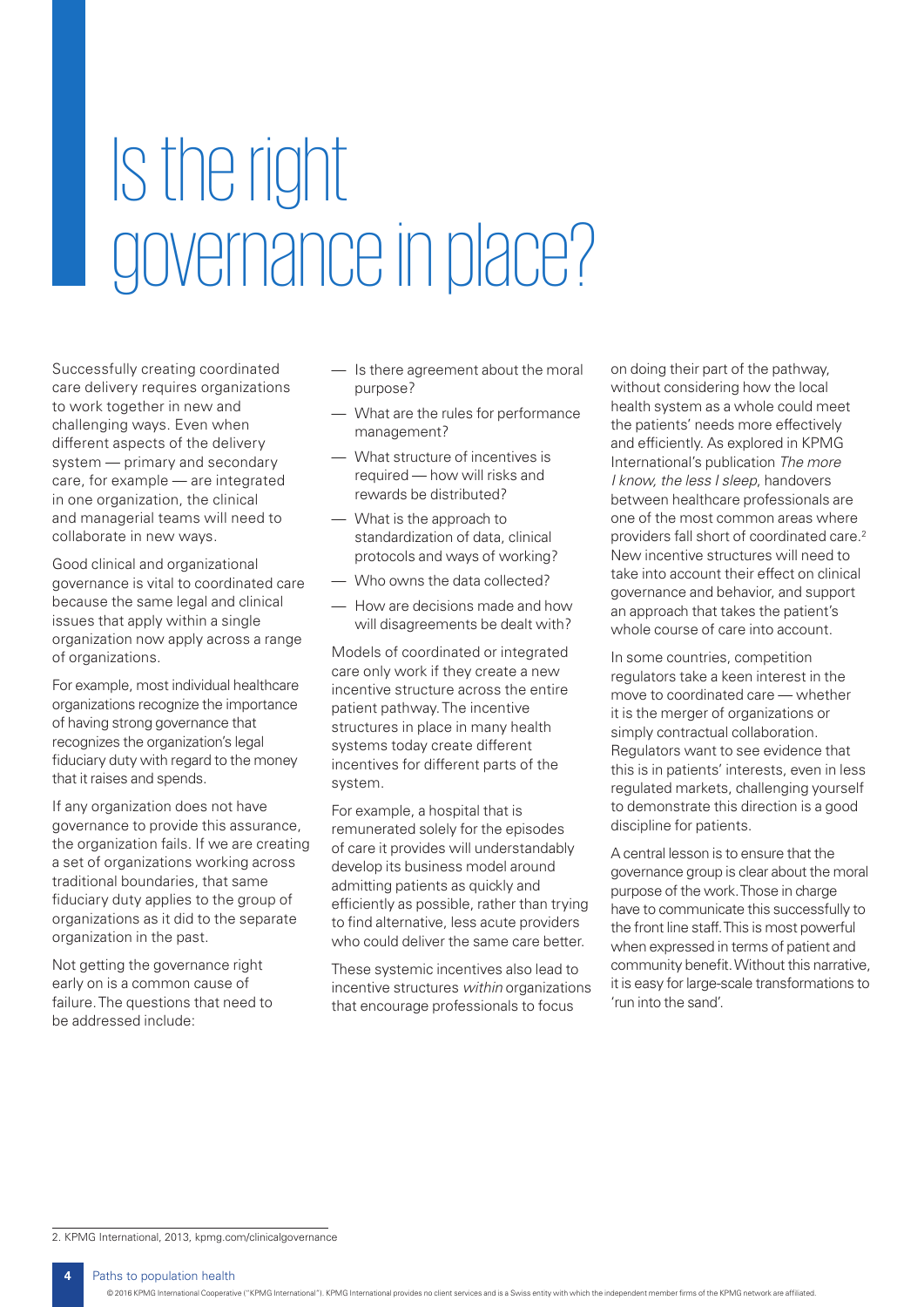### **US — CMO to ACO: Bronx Accountable Care Organization**

Over the last decade Montefiore has developed from a Care Management Organization (CMO) as a for-profit subsidiary of Montefiore Medical Center, to becoming the Bronx Accountable Care Organization.

It is the largest healthcare provider in the Bronx, New York's poorest borough. Originally as a CMO, it had an annual budget of US\$850 million which equated to 90 percent of all the insurance premiums paid by patients.

Its objective when it was a CMO remains unchanged: to keep people as healthy as possible and out of hospital. In addition to telemonitoring, their toolkit includes self-education and group classes; home visits and postdischarge outreach; palliative care and coordination of primary care providers, specialists, pharmacists, social workers; and any other resources required to maintain optimal health and functioning.

For its 30,000 patients with largest needs the CMO carried out utilization reviews to ensure any hospital stay is essential and does not last longer than necessary. The nurses who carry out that review are often based in the hospital and can see first-hand what is going on with the patient.

For the next 'tier' of people with chronic illness — the functional chronically ill — the CMO provided both education and occasional interventions to prevent their conditions from exacerbating.

Montefiore Medical Centre and all its outpatient departments have an electronic patient record, which ensures all clinicians have access to the same information.

Through these interactions with Montefiore's patient population monitoring, coordination, education, patient outreach — the previous CMO became the nucleus of the Bronx Accountable Care Organization.

#### **Outcomes:**

- Diabetes admissions decline by 13 percent in 4 years
- Diabetes 30-day readmissions decline by 11 percent in 4 years
- Effective management of diabetes has led to a 12 percent reduction in costs

*Adapted from 'On the Cutting Edge of Accountable Care' (2012); and outcome figures from slide show by Stephan Rosenthal, COO, Montefiore Contract are Management Organization.*

Models of coordinated or integrated care only work if they create a new incentive structure across the entire patient pathway.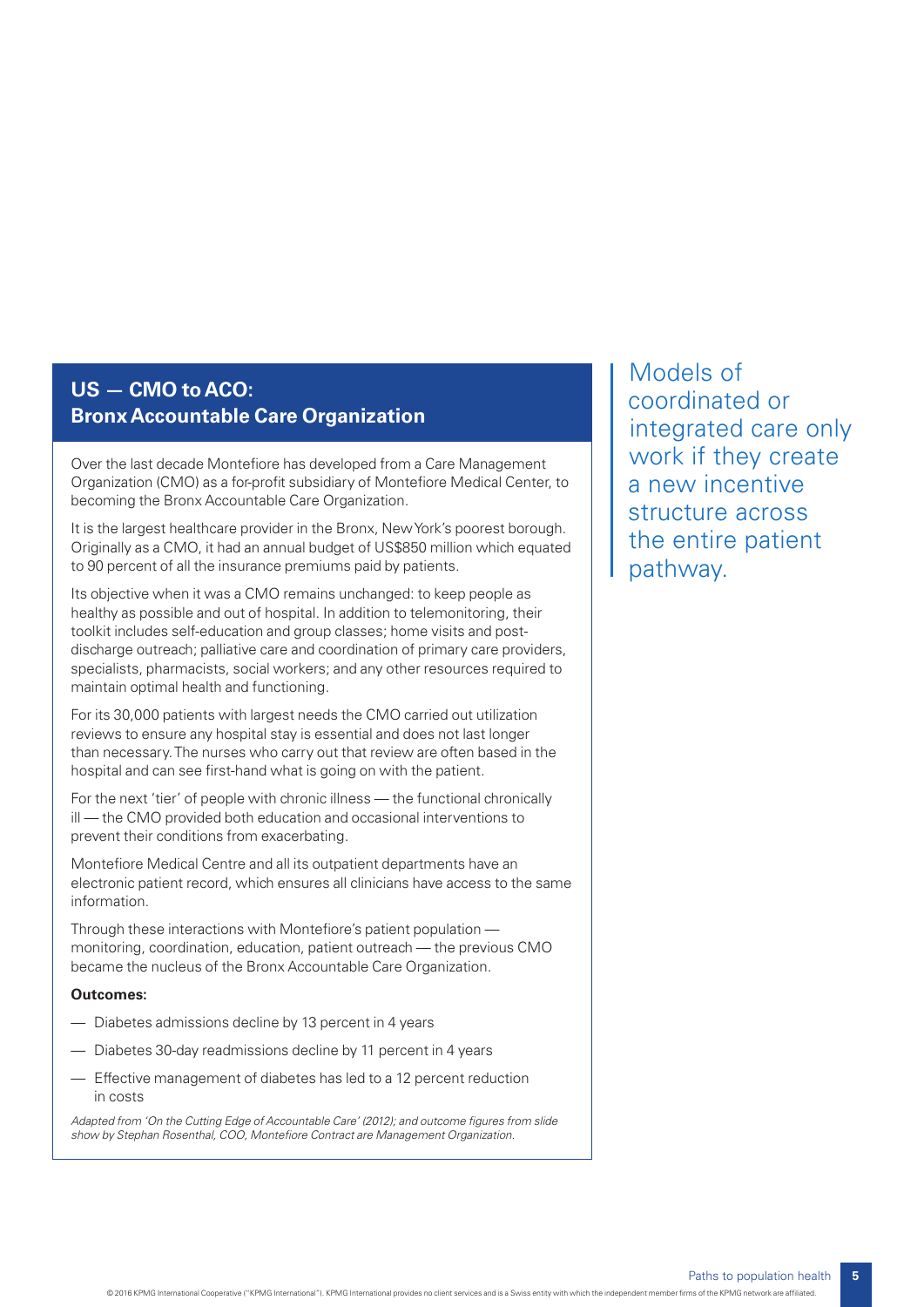## Has the target population been identified?

Attempting from day one to work in a completely different way with an entire patient population is fraught with danger. Therefore, it is essential to identify defined groups to target for particular attention.

A range of predictive models that combine healthcare, social care, prescribing and other data are increasingly used but this technology needs to be complemented with changes in professional practice. For example, getting professionals to better share their knowledge about individual patients.

Across the developed world the same ratios seem to emerge from segmentation of different patient groups. Typically, over 40 percent of the combined health and social care cost in a system is driven by the top 5 percent of the population, with the top 0.5 percent often using as much as 10 percent of the total.

It is tempting to focus on applying population stratification approaches to these very high users; the numbers are small and the resources are significant.

However, such people are typically very ill. Their particular conditions, co-morbidities or the stage of their

disease may make the cost of their care unavoidably high. Rather than attempting stratified accountable care approaches for the most complex patients first, being able to identify people most at risk of being in this group in the future is often a more fruitful approach.

Having the analytics and methodology to identify these people early and act quickly is a key step. In developing a deep understanding of the needs of the patient group in question and how these will change over time, is significant to all that follows.

The types of analytics required to do this will have to identify the diagnostics that drive cost and risk as well as match the specific skill sets of healthcare professionals that will be needed to deliver coordinated care for this particular patient group.

When it comes to targeting important patient groups, the growing problem in every jurisdiction is not as simple as the number of patients with chronic conditions, it is the number of people with multiple co-morbidities. For example, in Scotland a mere 14 percent of those that have diabetes, have that condition on its own.3

This means that the analysis necessary to underpin truly coordinated care needs to dive into the relationships between the different conditions and give insights into the interventions that will have an impact on each of the conditions. Most chronic diseases, for example, improving the patient's nutrition and exercise will have a big impact on outcome and will do so across, rather than within, conditions.

Identifying shared characteristics of high-cost patients is not just a matter of clinical indicators. You may define your population by:

- geography
- disease/condition (or even by combination of conditions, such as diabetes and chronic obstructive pulmonary disease, etc.)
- diagnosis-related groups
- payer contract
- demographic.

Whichever approach you decide is best, the important thing is to make a start, even if you begin small and build up the capabilities over time.

3. Barnett K et al (2012) *Epidemiology of multimorbidity and implications for health care, research, and medical education: a cross-sectional study*. The Lancet (380) 37–43.

**6** Paths to population health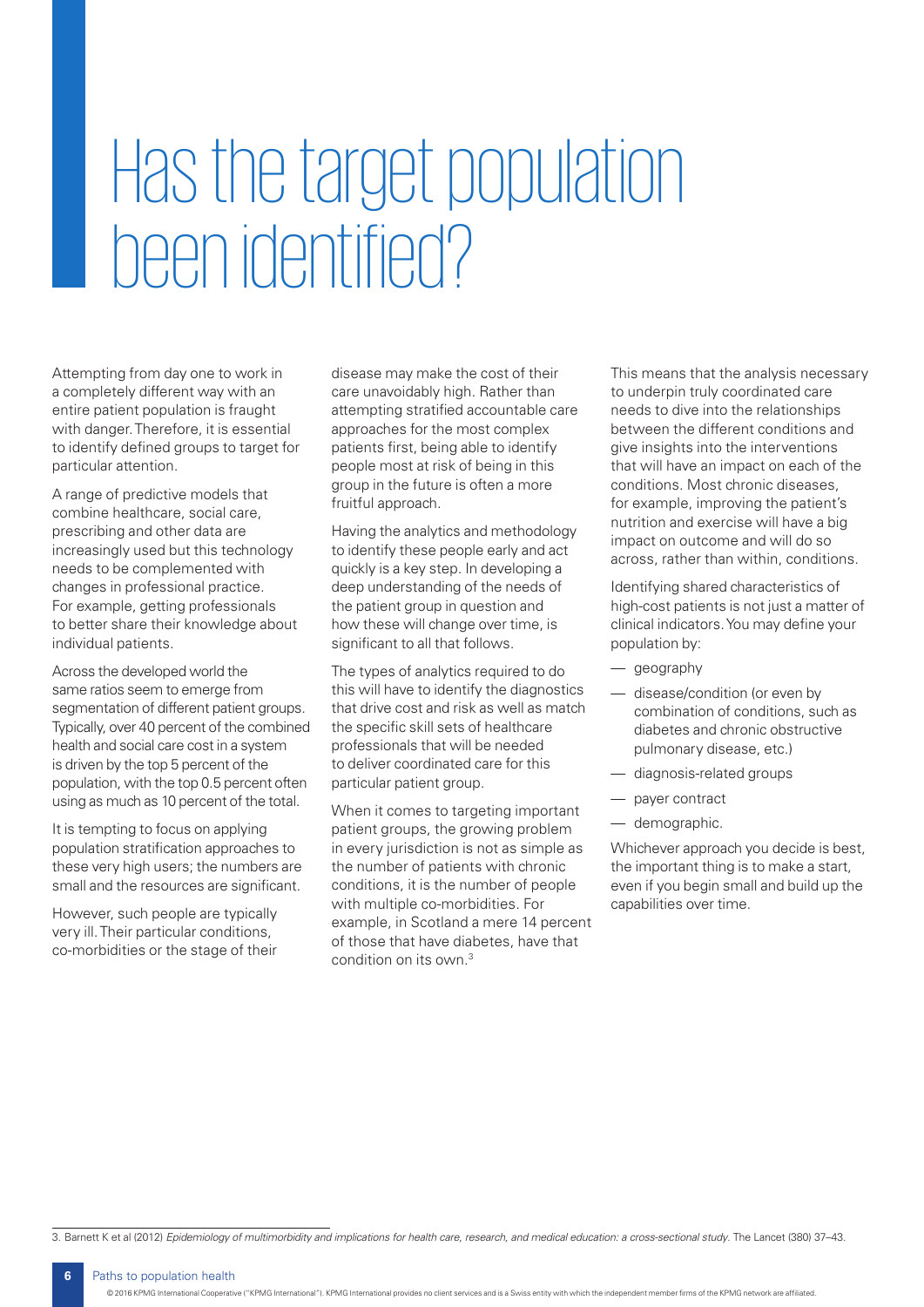



Source: Barnett K et al. The Lancet 2012; 380: 37–43.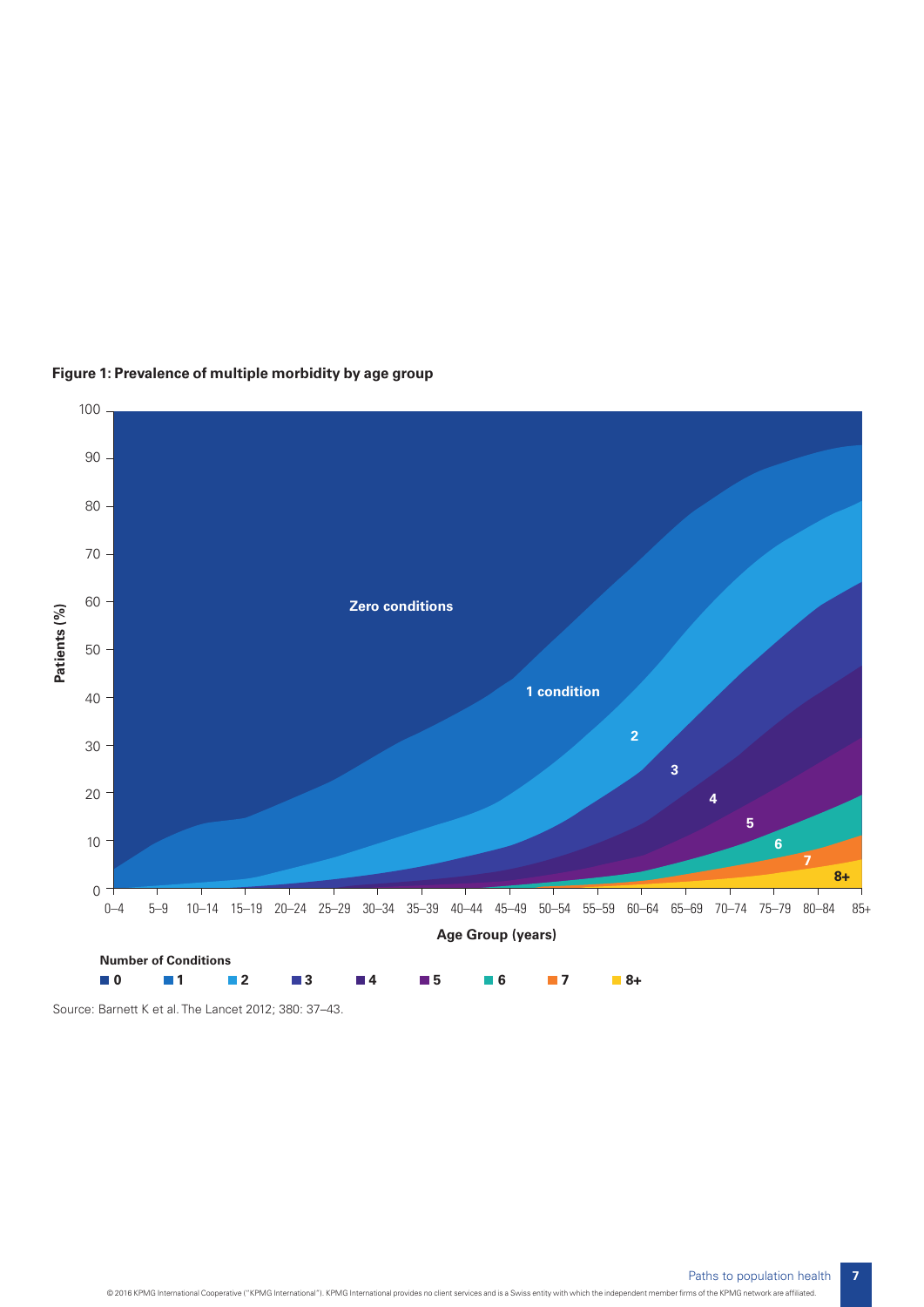## Does that population actively support the change?

Established services that need radical reshaping to deliver coordinated care are services that patients are relying on, day-in and day-out. Given that the goal of all this disruption to the status quo is to improve patient care, it is important that the patients themselves support service change.

Opposition from patient groups can emerge for all sorts of reasons, including protecting much loved local services, aversion to closing physical facilities for notional 'quality gains' and for changes that have been poorly communicated. Regardless, such resistance can significantly undermine the case for service transformation.

One lesson from across several countries when communicating major service changes is to try and offer benefits in the most tangible way possible. Demonstrating improved outcome measures that new arrangements are likely to have may be convincing to a clinical audience, but it is often hard for non-professionals to feel impassioned to fight for changes when articulated in an abstract way.

By far the most successful strategy, is to make sure that patients and caregivers are actively involved in the development of service changes from the start. Preferably, with participation at multiple levels including representation

on the key project and decision making groups, as well as broader consultation methods. This often requires some investment in patients' capacity and knowledge. Some organizations even develop and hire 'patient consultants' to represent local people's views in a more substantial, remunerated basis. See KPMG International's report, *Creating, new value with patients, carers and communities* to fully realize the value inherent in better patient involvement and communities to improve care.4

### **UK — Supporting patients: The Richmond Group**

In the UK, major patient representative organizations have formed themselves into a separate coalition to argue for coordinated care — the Richmond Group.

The Richmond Group provides practical support for those parts of the health and social care system that are trying to move towards better coordinated care. This is not an abstract argument for a change in policy but provides real patient support for these changes in practice.

In its report From Vision to Action, The Richmond Group states that:

*"Coordinated care is as important for patients following a stroke as it is for someone with diabetes. An older person, a patient with cancer, or a patient with a mental illness will all want to be involved in decisions about their care. Selfmanagement works for patients with heart conditions and for patients with asthma. Being encouraged and supported* to live healthy lives is important for everyone and this requires a flexible and responsive system that can diagnose and *intervene early. Emotional, psychological and practical support is crucial to better health outcomes for patients with chronic lung disease as is better physical healthcare for patients with severe mental illness. And of course as we age many of us will not only have one condition but several"* <sup>5</sup>

The Richmond Group is adding capacity and capability to patient groups and providers through better service models thataddress the real priorities of the local population and ensure those changes gain a wide base of support to make them happen.

Source: http://www.hsj.co.uk/Journals/2012/04/18/r/k/d/Richmond-Group-Vision-to-Action.pdf

<sup>4.</sup> KPMG International, 2014, kpmg.com/patientvalue

<sup>5.</sup> The Richmond Group, *From Vision to Action*, 2012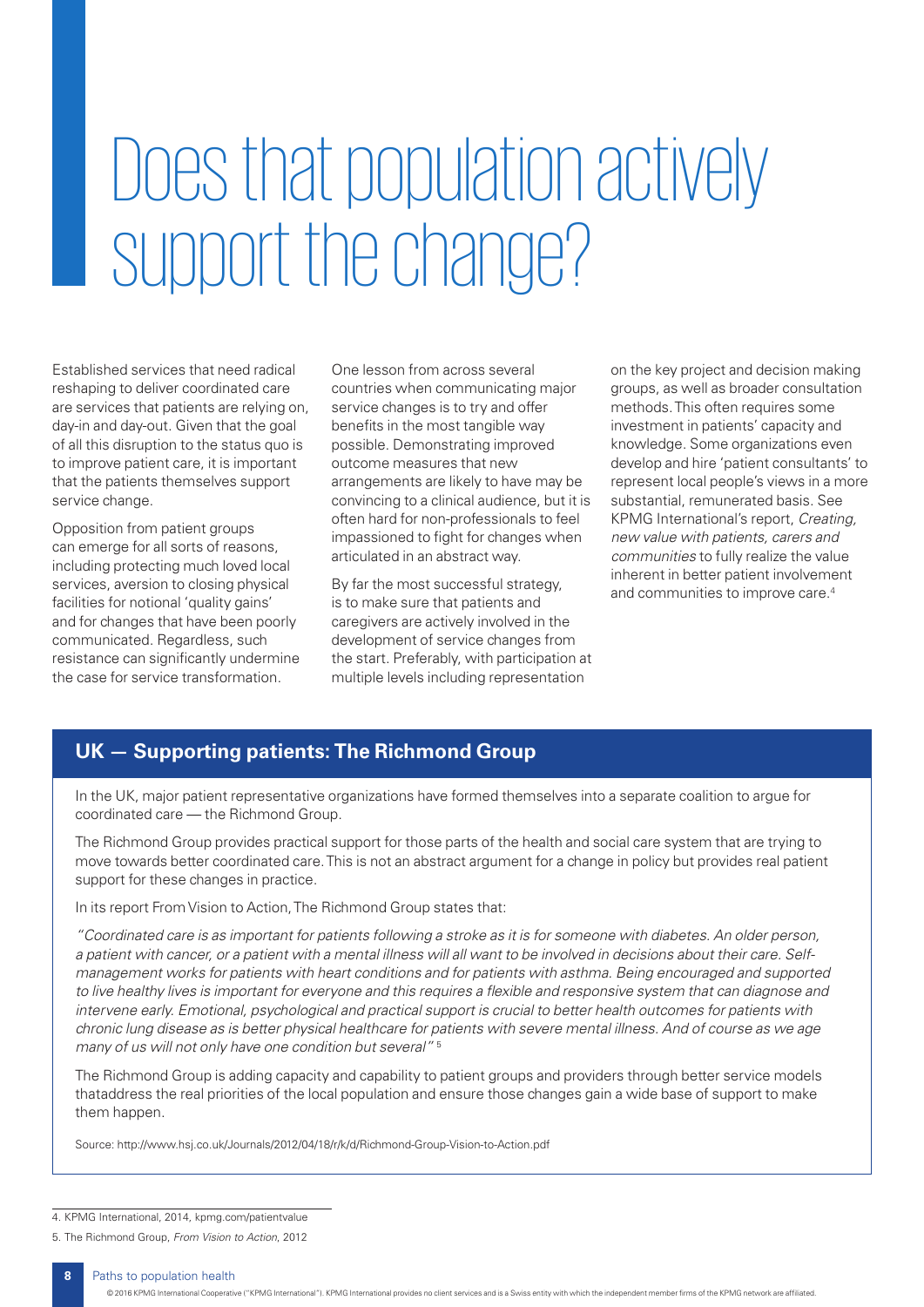## Is there strong supporting infrastructure in place?

These new ways of working require a supporting infrastructure so clinicians feel confident they are able to perform the new tasks and roles required of them. This means ensuring the organization can support them through:

- *Population management*  healthcare professionals must have the ability to identify the target population for a given service and stratify it for the different risks that individuals and groups have from those conditions. This requires the ability to link patient data including prescribing, primary care and hospital encounters.
- *Bringing all the data together*  either virtually or in a single repository, is an important step. As well as health information, data about the patient's social context greatly improves the predictive power of the models.
- *Reaching out to patients* designing services that help patients manage their own health more

efficiently. This could include expert patient programs, condition-specific technology such as apps, proactive visits by staff and better care planning. See the case studies in this report or KPMG International's previous report *Creating new value with patients, carers and communities* for how this works in practice.<sup>6</sup>

- *Utilization management* in the context of coordinated care, ensuring that the location and type of care is appropriate for the needs of the patient. Often this forms the foundations of strategies to shift care into patients' homes.
- *Clinical decision support* coordination is difficult if clinicians in one part of the coordinated system are uncertain about how other parts of the system manage care. Standardized, evidencebased tools and processes as well as transparency between organizations, will give professionals the confidence to transfer care

to other providers. Geisinger's ProvenCare system, see page 10, is one example of this in practice.

— *Reporting and performance management* — the move away from isolated episodes of care is a particular challenge for many performance management systems, but ways must be found to assess an individual's contribution in the context of the wider pathway and in terms of patient outcomes.

A key challenge will be that the skills to develop and run some of this new infrastructure are scarce. However, not all of these functions need to be provided in-house. Outsourcing, joint ventures with other providers and partnerships with technology companies will play an important role in releasing economies of scale and moving to more sophisticated forms of outcome based finance, HR and data management.

6. KPMG International, 2014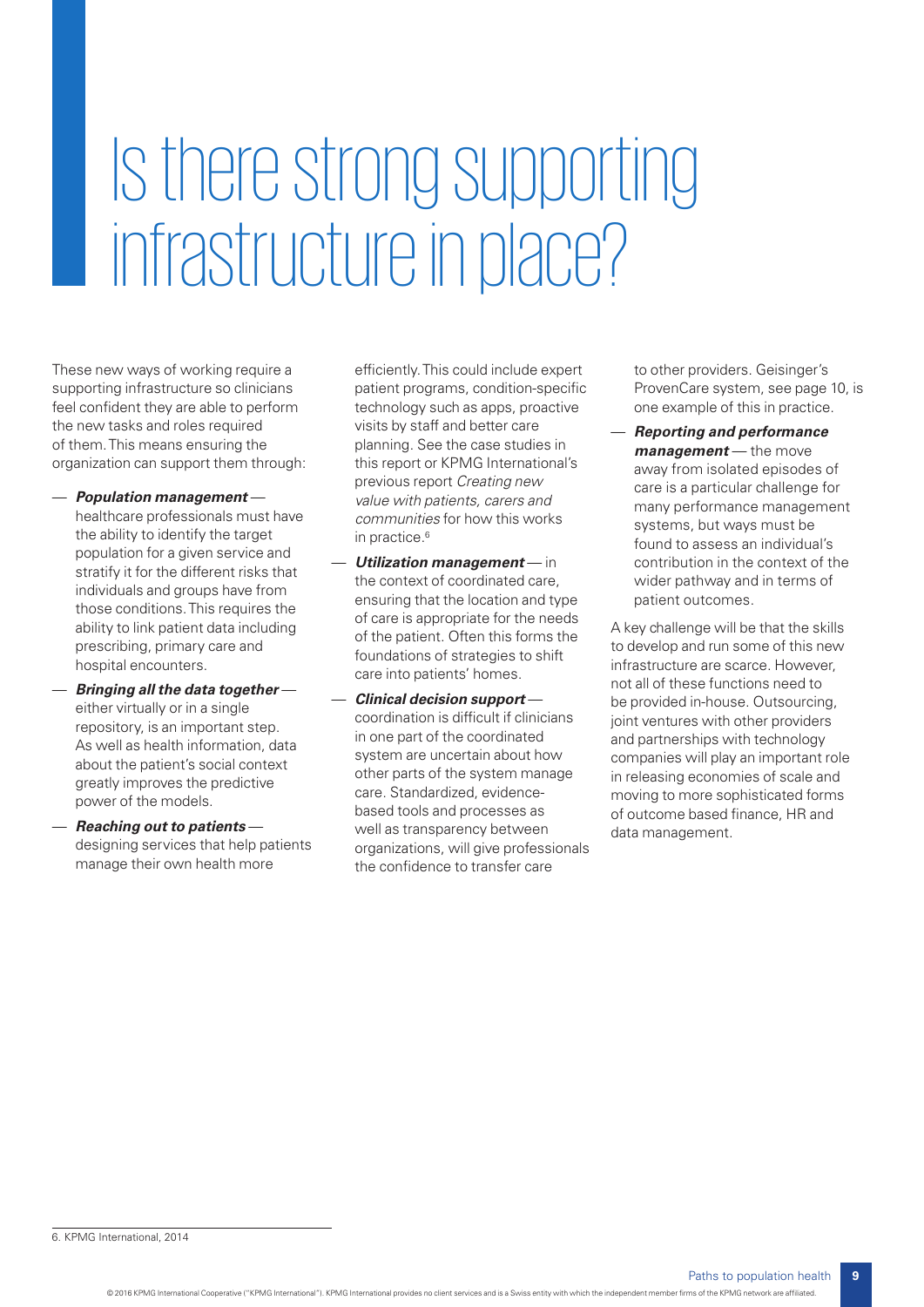### **US — ProvenCare: The Geisinger Health System**

The Geisinger Health System in Pennsylvania, US is an example of many aspects of coordinated care, including designing internal financial flows to incentivize low-cost, early interventions that prevent emergency admissions over time. They have achieved this by providing incentives to organize all of the interventions from prevention to the quaternary interventions of their own hospitals.

Established 100 years ago, Geisinger has become:

- A nonprofit, physician-led, integrated health system serving a population of 2.6 million people in rural northeastern and central Pennsylvania, through three acute/tertiary/quaternary hospitals and an alcohol/chemical dependency center.
- A multispecialty group practice employing more than 740 physicians on 50 sites, including 40 community clinics.
- A 220,000-member health plan, which contracts with more than 18,000 independent providers including 90 hospitals.
- An organization known for innovation through its Geisinger Center for Health Research.
- A provider organization with medical education programs serving medical students, residents, fellows, and other medical professionals and annual patient volumes of over 40,000 inpatient discharges and 1.5 million outpatient visits.

Geisinger Health System has dramatically increased the use of evidence-based, high quality, efficient healthcare for acute and chronic conditions through its ProvenCare model. This sets out clear care processes to reliably deliver a coordinated bundle of evidence-based (or consensus-based) best practice, reinforced with packaged pricing based on outcome measures.

For example, Geisinger charges a flat fee for its Plan members who need certain surgical procedures. This flat fee covers preoperative care, surgery, and 90 days of follow-up treatment (at a Geisinger facility) including that of any related complications. Pricing the bundle at a discount creates an incentive for efficiency and, in effect, offers a warranty against complications.

ProvenCare has had dramatic results on the community:

- 100 percent lower in-hospital mortality (which decreased from 1.5 percent to zero);
- 21 percent decrease in patients with any complications (from 38 percent of patients to 30 percent) and 45 percent decrease in readmissions within 30 days (from 6.9 percent to 3.8 percent)
- 10 percent increase in patients discharged to their homes
- financial outcomes also improved, including a 16 percent drop in average length of stay (from 6.3 days to 5.3 days) and 5 percent lower hospital charges.

The ProvenCare product portfolio has been expanded to include angioplasty, hip replacement, cataract surgery, erythropoietin use, bariatric surgery, angioplasty with acute myocardial infarction, and prenatal care.

Geisinger has achieved physician buy-in to this more standardized approach because of three factors:

- 1) There is significant market stability.
- 2) Physicians are well equipped to do their jobs.
- 3) They work in a collaborative environment where they have tangible impact on the health of their community.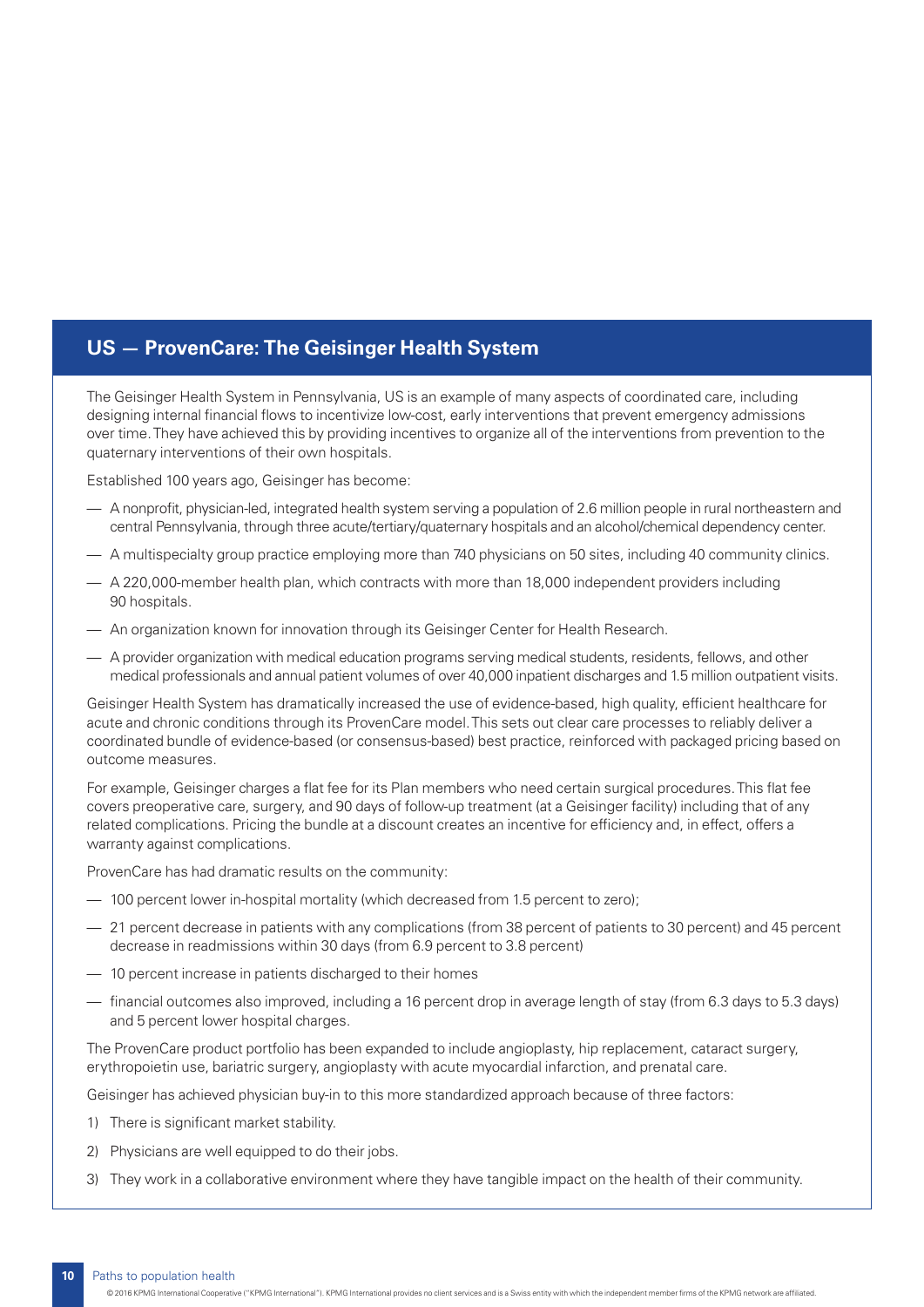## Are the incentives aligned and flow of funds understood?

If the purpose of the new system is to ensure that healthcare is coordinated around the person rather than the organization, then money flows will have to be structured with the same end in mind.

That means the old mind-set in which each organization tries to maximize volume and reimbursement, will change to one where the whole financial model drives population health and cost containment.

'Moving from volume to value' is a good headline to describe this shift but it fails to capture the extent of the challenge of developing and experimenting with new incentives. In some systems the first steps on this journey will be pay for performance and 'gain-sharing', which provide incentives for providers to come together to redesign delivery models.

In other systems, moving towards bundled payments — where there is a single payment for a procedure, care

pathway or extended episode of care may be possible more quickly.

Whatever the approach, this exercise will undoubtedly reveal significant amounts of organizational risk, with hospitals often the most challenged. This is because previous incentives have driven investment in expensive infrastructure, whereas coordinated care often demands a different infrastructure based on care close to or in patients' homes.

The Boards of these organizations will take some persuading that the new financial incentives are not a threat. Modelling and role play are common techniques for predicting the impact of new incentives and agreeing how gains should be shared.

Even when coordinated care means the amalgamation of different types of care into one single organization — as with an ACO — there are still risks associated with the shift in funding from one

division to another. It is unlikely to be as easy to move assets and staff from an acute, curative model of care into primary care and prevention as it is to shift the flow of funds.

When redesigning incentive structures across or within organizations, you can become fixated on the money forgetting that culture, mindset, motivations and control are also hugely powerful forces at play.

Some healthcare organizations, such as Virginia Mason Medical Center in the US, have had great success by recognizing that incentives are not the same as motivations. Through their Physician Compact, they worked with their clinicians to first articulate their intrinsic motivations for being part of the organization. This has allowed them to have a much broader, real-world conversation about changing ways of working than just focusing on explicit financial incentives.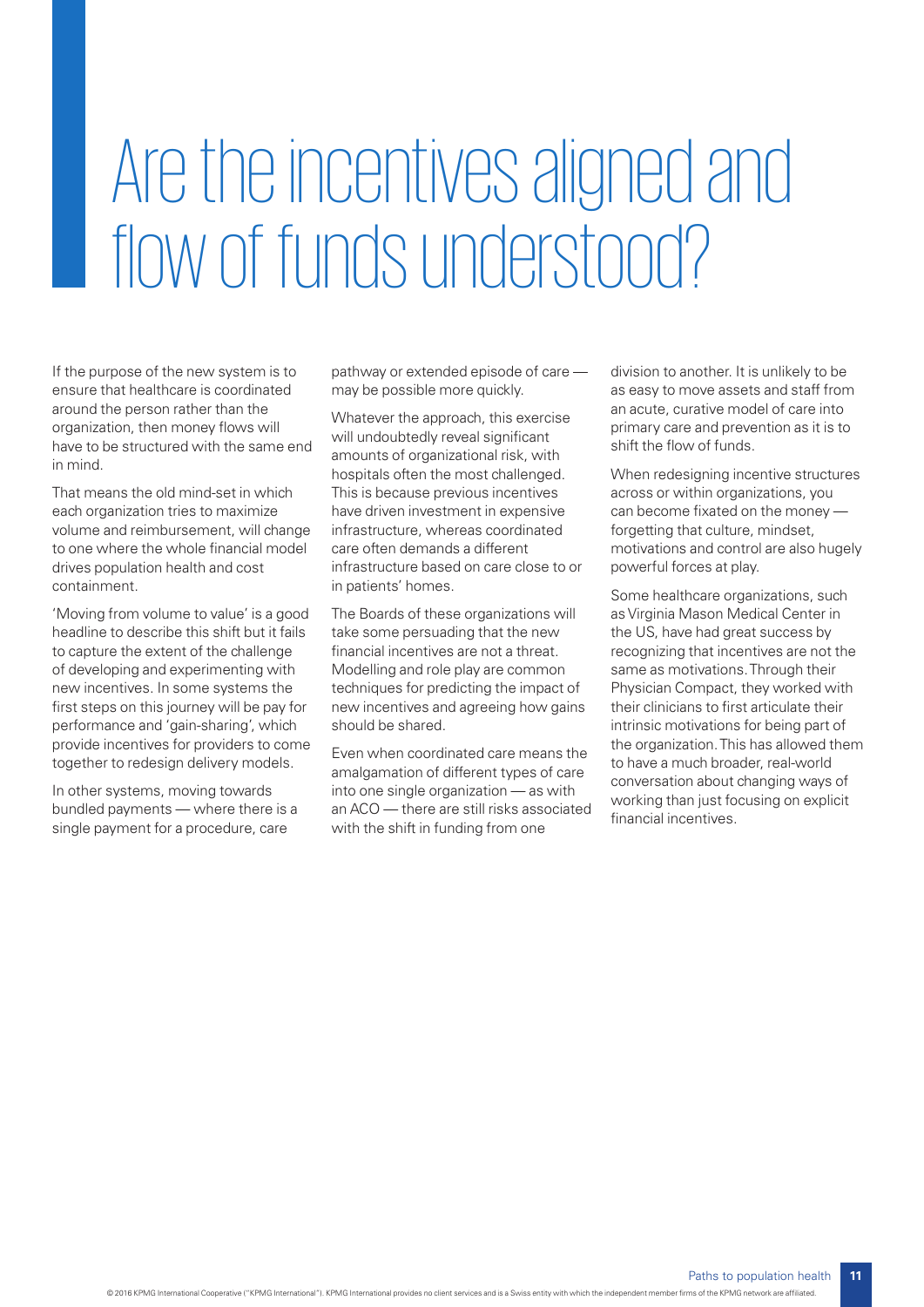'Moving from volume to value' is a good headline to describe this shift but it fails to capture the extent of the challenge of developing and experimenting with new incentives.

### **Germany — Bringing the costs down: Healthy Kinzigtal**

*Gesundes Kinzigtal* (Healthy Kinzigtal) is a small but ambitious populationbased integrated care project in the Southwest of Germany. Founded by 35 physicians in 2005, it has grown to become one of the flagship coordinated care initiatives in the country.

Responding to government cuts to medical care, the founders made it their goal to develop a new, sustainable model that would bend the cost curve for German healthcare downwards. Their plan was to develop an accountable care arrangement to cover 31,000 state insured people in the region (out of a total population of 60,000 inhabitants).

Having established a management company, they made an agreement with the state insurers that if the care cost margins of the population go down (compared to the start of the scheme), the profit is shared between the management company and the state insurers. If costs rise, however, the management company bears the loss.

After 10 years, *Gesundes Kinzigtal* now consists of more than two dozen service partners including hospitals and nursing facilities, and 57 corporation partners such as fitness clubs and cultural associations.

The results of these efforts include:

- By 2012, a saving of Euros 4.6 million per year for the costs of care for the 31,000 insured population.
- A significant decrease in overall mortality.
- People in the project needed care at a later age.
- Well-being increased in more than half (51.1 percent) of the population.
- 98.8 percent of the members would recommend it.

*Gesundes Kinzigtal* shows that a better coordination of healthcare and enhanced self-management capabilities of patients in combination with more intensive health promotion and preventive programs will lead — at least in the medium and long term — to significant savings and improved wellbeing compared to typical care.

Sources: http://www.gesundes-kinzigtal.de/

Weatherly et al. *Leuchtturmprojekte Integrierter Versorgung und Medizinischer Versorgungszentren: Innovative Modelle der Praxis* (2006) MWV Medizinisch Wissenschaftliche Verlagsgesellschaft

**12** Paths to population health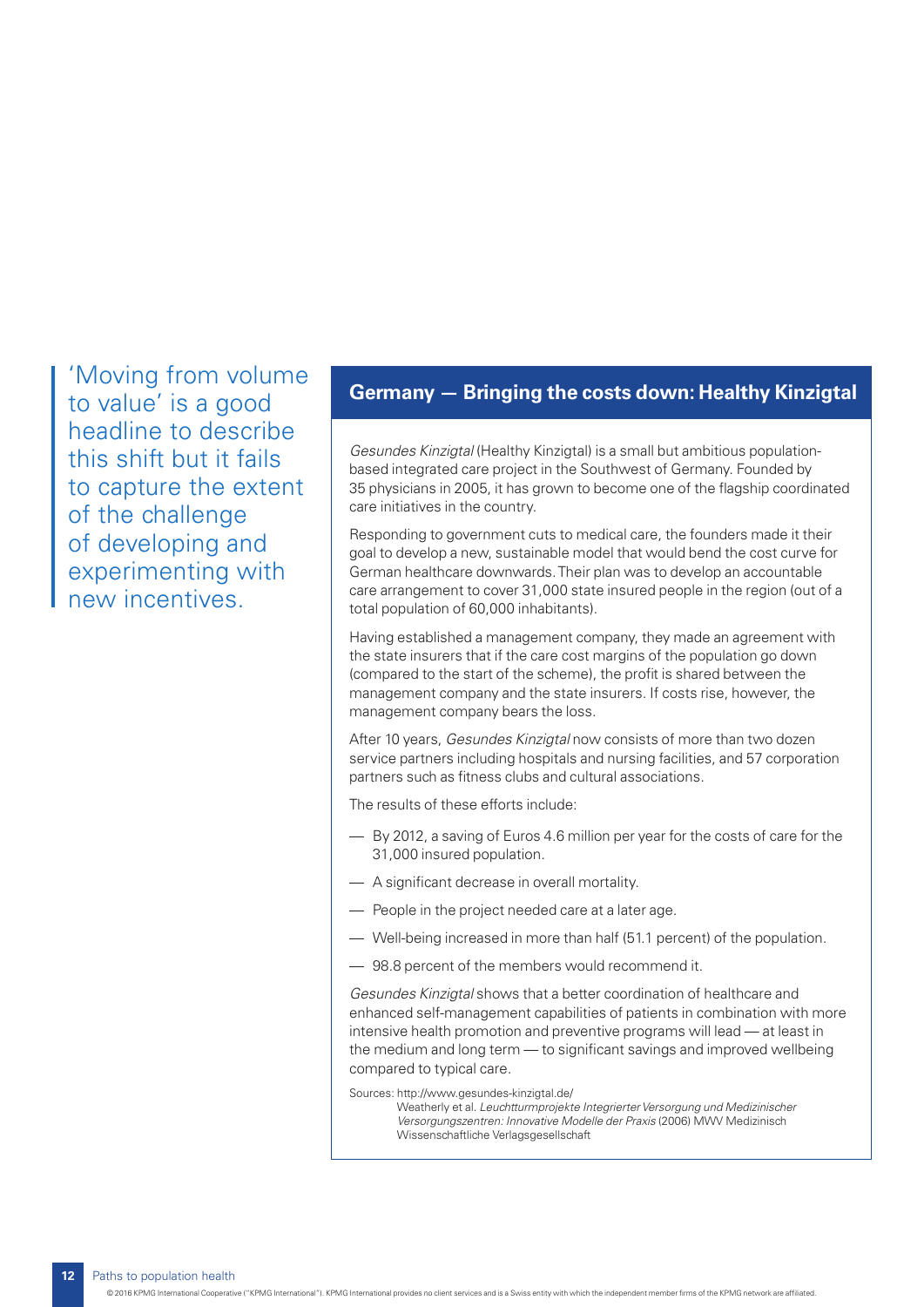## Are new approaches to care delivery in place?

When patients have a number of comorbidities and have several exacerbations per year, we know a great deal about their healthcare use. However, we are typically not utilizing this information to its fullest potential. For people who are very ill, with several co-morbidities, expensive emergencies do not happen out of the blue and an analysis will demonstrate that there are usage patterns. If we can better understand these patterns, we can intervene before, rather than after things get worse.

This anticipatory or proactive care approach means working with patients and their caregivers to establish how

they can deliver some aspects of care in their home. Patients are likely to respond well to an intervention that limits the medical emergencies that makes their lives feel fragile. This is not only about preventing the exacerbations of a chronic condition, it is also about giving power back to the patient and helping them regain the sense of control that is often lost when trying to manage multiple conditions.

For coordinated care around the person to become a reality, people with multiple co-morbidities will need direct support. At the core of this will be a clear, coherent care plan that is worked out with the patient and their caregiver,

placing a single, nominated care coordinator alongside the patient, above the individual specialists.

Patients and caregivers already do a lot of care delivery themselves. It is important that any model of coordinated care formalizes this and makes this more effective by establishing goal-based care, shared decision making, a focus on wellness and health literacy. This is likely to improve outcomes and reduce the use of resources. Another report in the *What Works* series*, Creating new value with patients, carers and communities*, explores these issues in more detail.<sup>7</sup>

### **Canada — Bridging support cliffs: Nova Scotia cancer care navigators**

In 2014, KPMG International commissioned research that engaged with patient groups in six countries, across a number of different diseases.

One of the key messages from this study was that there are critical points along a typical care pathway where patients feel 'abandoned', and health outcomes may suffer as a result.

One example is the point immediately after diagnosis of a long term condition — before the patient is likely to have had fairly intensive contact with health professionals, but after which there is often a sudden drop off in support and advice.

This is a particular issue for elderly patients, those with dementia and other mental health problems, and patients with complex co-morbidities.

One system that is trying to bridge these support cliffs is the province of Nova Scotia in Canada, where the day after someone is diagnosed with cancer, a trained patient navigator is in touch. The navigators are oncological nurses working in the community to provide a single point of contact to help guide, educate and advocate people through the experience of cancer. The navigators help people to understand their condition, establish their priorities, make decisions and cope with the workload often involved in being a cancer patient or caregiver.

<sup>7.</sup> KPMG International, 2014, kpmg.com/patientvalue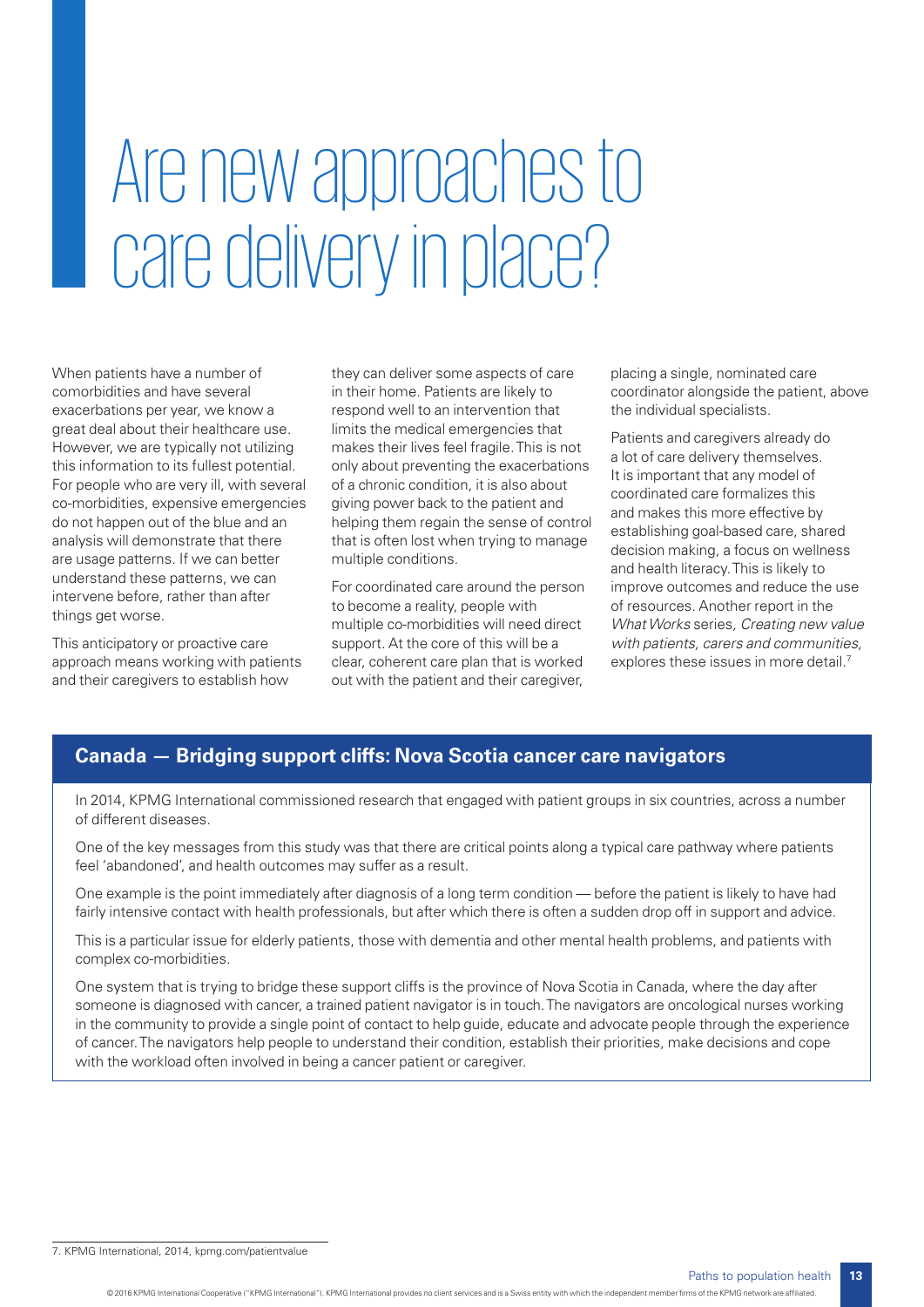## Is there a supporting technology platform?

Successfully delivering an anticipatory model of care will require providers to use the wealth of information they have about patients' health patterns to its fullest potential. To do this, they need the right information technology platform. This will involve new ways of collecting and using information, different methods for billing and costing and new approaches to record management.

There are typically three stages through which technology and better use of data can support coordinated care: *capturing, aggregating* and *using*.

*Capturing information:* To support strong governance, organizations will need technologies that effectively enable information that has previously been separate, to be captured by a coordinated system. In the recent past this would have needed a large-scale reworking of technologies, but now this can be developed in a way that leaves much of the old repositories of data in place.

#### *Aggregating information:* A

coordinated care pathway requires aggregated data from each stage of care to flow between organizations, following the patient. Having all of the available data aggregated in one place and accessible all at once is crucial if clinicians are to use it to improve the efficiency and quality of care.

*Using information:* Within traditional models of healthcare a lot of data is acquired by clinicians and provider organizations, which they themselves do not use. Patients provide the same information to different providers at different stages of the pathway whether in conversation with clinicians or through diagnostic tests.

In a coordinated model of care, the data that has been acquired by one organization can be used by another without the cost of acquiring it again. This not only saves organizations time and money, it can dramatically improve the efficiency and quality of care that patients experience, as they do not have to tell their story over and over again or undergo additional testing. However, for this data to be most effective, the technology platform must allow it to be quickly accessible.

#### **Making it personal**

There are a number of activities in each of these three stages that an information system must deliver in a coordinated model of care.

For example, to obtain the right information and to get the most out of their relationship with patients and the public, it is essential to develop a single patient portal where patients can interact with their healthcare provider (or insurer) in an individualized way. In other industries, most notably retail and distribution, customer portals provide a

central means by which individuals and organizations learn about each other's preferences and personal needs. The same approach can easily be applied to a person's health insurance portal.

There is a strong incentive for healthcare organizations to use that portal for more and more functions: the more a person uses the portal, the more the organization knows about that individual and his or her lifestyle and wellness patterns.

Most health systems are just beginning their journey to build a technology infrastructure that fully supports coordinated care. Some of the early challenges to address include:

- Instituting a patient identification a 'master' patient index must be in place to ensure that patients can be correctly identified and tracked across all care settings.
- Enhancing the 'liquidity' of data all the participants in the care continuum hold unique data assets that are valuable to other caregivers. Sharing this data will enhance the ability to identify patterns of behavior and wellness, develop appropriate interventions and track patient outcomes.
- Understanding how to analyze the massive amounts of clinical data that will be available if the previous two stages are achieved.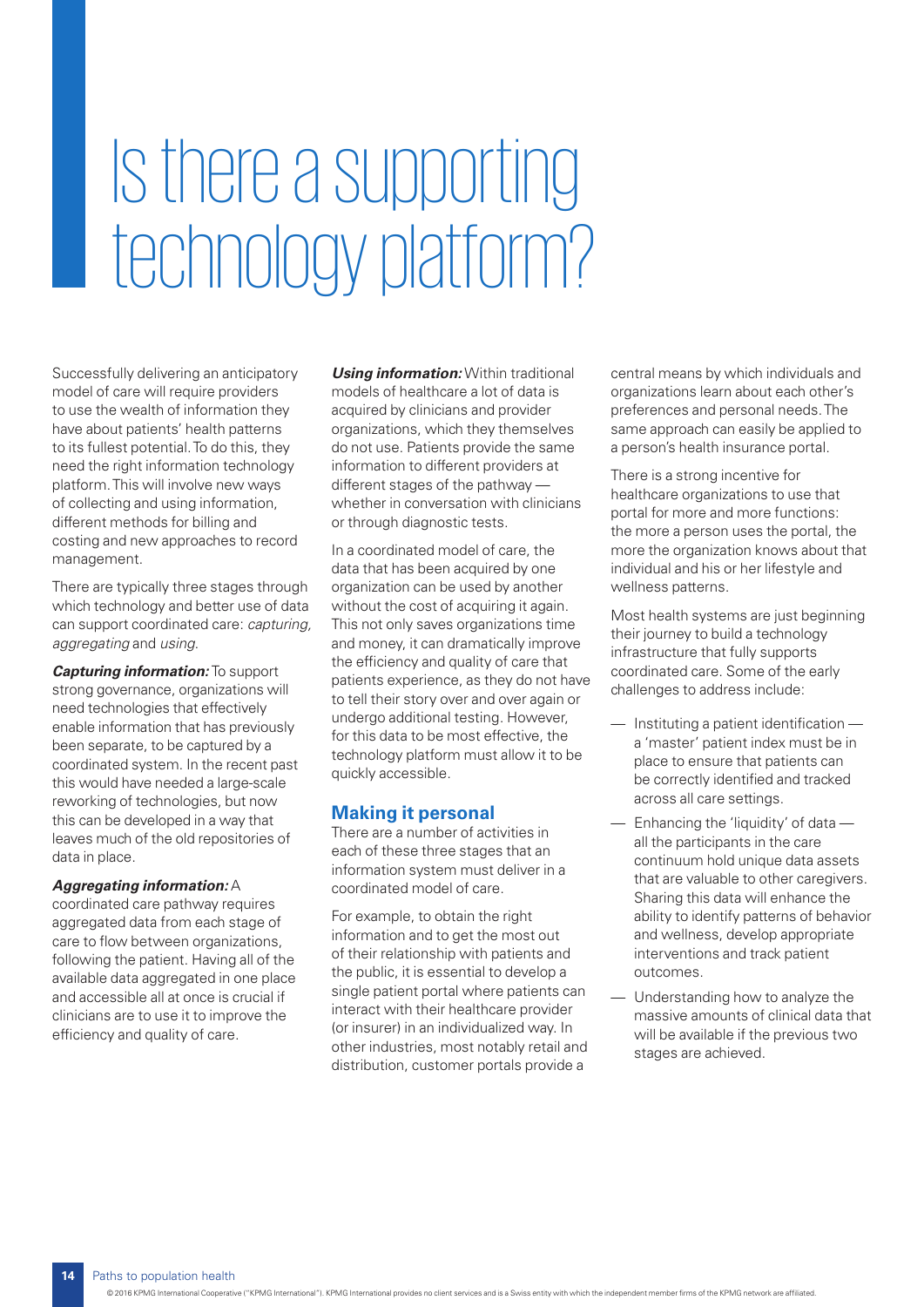## Conclusion: What is to be done?

Incremental steps, with experimentation along the journey, is the way to move towards delivering coordinated care for a population.

But where do you start?

The order in which you take the steps outlined in this paper will depend

on your organization's starting point and the particular needs of your population. However, there are some logical steps to take early on, to set the foundations for the rest of the journey.

### **First**

- Articulate a clear moral purpose for delivering coordinated care, with alignment across payers and providers.
- For each aspect of this journey, define where you want to end up (for example, do you eventually want to use capitated payment, or is this not possible in your system?)
- Place all the changes within a narrative that make sense to staff and patients.
- Make sure that the relevant patient groups are a part of your coalition for change.
- Ensure there is an overall governance structure that will support and manage the long-term changes.

### **Second**

- Select a target population to begin the process.
- Ensure that your population understands and supports the move to coordinated care.
- Create new approaches to providing care across multiple professionals and services.

### **Third**

- Align the financial and other incentives in your organization with the new form of coordinated care.
- Ensure you have new supporting technology and infrastructure in place.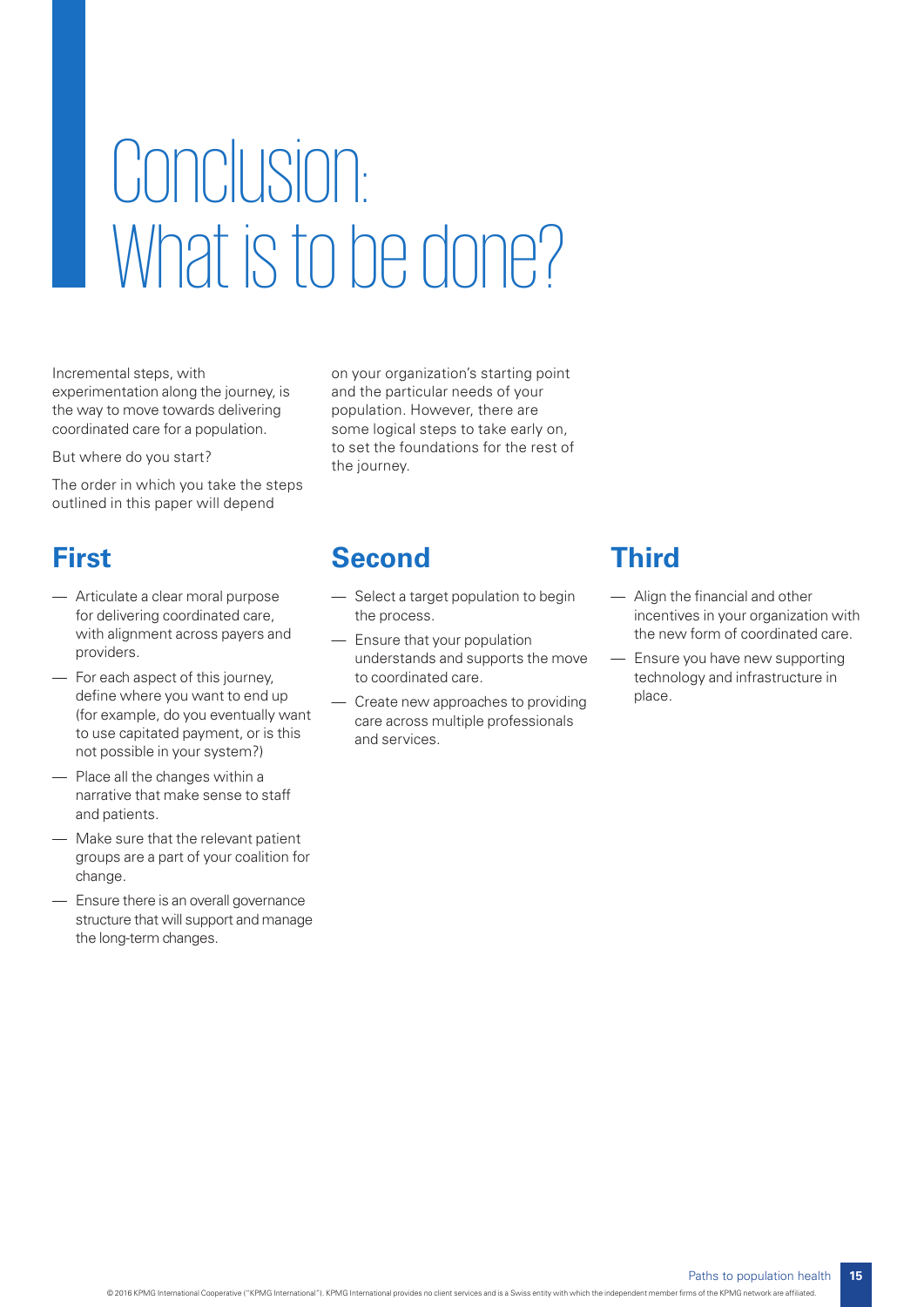## Is your organization ready?

Agreement about where you are on this journey and what your goals are in these domains may be helpful for health systems seeking to develop the necessary capabilities...

To make the journey from idea to delivery it is important to start with a realistic assessment of the current capabilities of the organization or health system and an understanding of the steps required to build capacity.

The most important lesson globally is that, given the scale and the diversity of the changes required, the development of a truly coordinated system, focused on population health, cannot be a single 'big bang' change project. It involves new skills, new ways of being paid and a new dynamic between physicians and patients. It is a journey that requires skilled change management, experimentation and development across a wide range of activities over considerable time.

McClellan M et al have devised the maturity matrix on the following page to describe the progression towards coordinated care in five key areas: population health; measuring outcomes;

metrics and learning; payments and incentives; and coordinated delivery. Agreement about where you are on this journey and what your goals are in these domains may be helpful for health systems seeking to develop the necessary capabilities, infrastructure and relationships with their stakeholders and patients.

The maturity matrix shows how, if you want to move towards delivering coordinated care, you will need to tackle a number of different issues at the same time, but that progress can be staged and visualized. For example, a health system might start from a position of not identifying a population at all, then begin to define and stratify its population through individual key morbidities and, eventually, reach the point of being able to identify groups of patients with specific combinations of conditions and design services accordingly.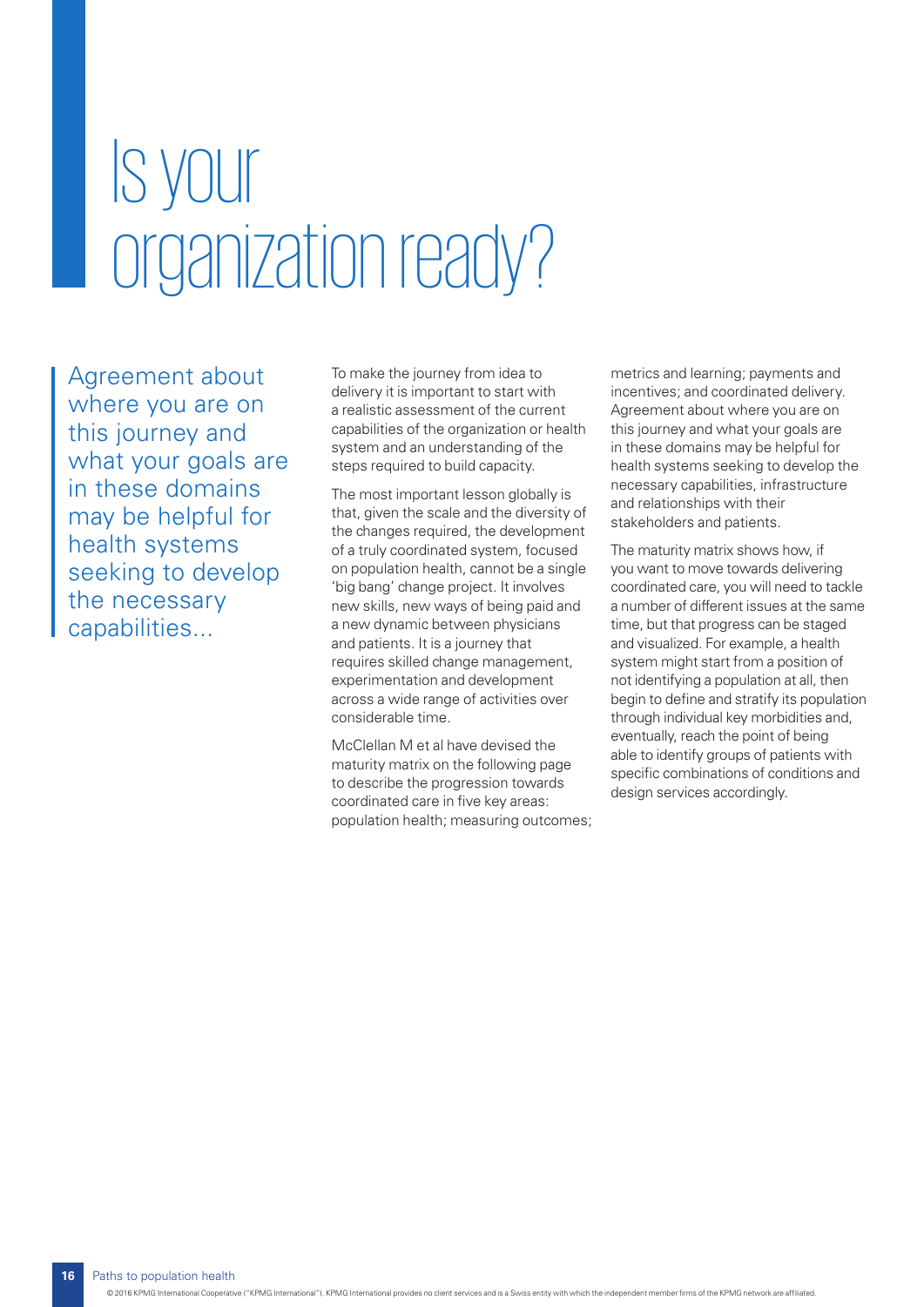## Coordinated care maturity matrix<sup>8</sup>

| $(5 = high; 0 = low)$                       |                                                                                             |                                                                                                    |                                                                                   |                                                                                        |                                                                                          |                                                   |  |
|---------------------------------------------|---------------------------------------------------------------------------------------------|----------------------------------------------------------------------------------------------------|-----------------------------------------------------------------------------------|----------------------------------------------------------------------------------------|------------------------------------------------------------------------------------------|---------------------------------------------------|--|
| <b>Maturity</b><br>level                    |                                                                                             |                                                                                                    |                                                                                   |                                                                                        |                                                                                          |                                                   |  |
| <b>Population</b><br>health                 | Intersections<br>accounted for (ie.<br>co-morbidities)                                      | At-risk individuals<br>identified, using all<br>available sources                                  | Registry of<br>population<br>integrated with<br><b>EHR</b>                        | Defined<br>population (eq.,<br>morbidity, age<br>geography,<br>payer)                  | Holistic view of<br>existing funding<br>and providers                                    | No identified<br>population                       |  |
| <b>Measuring</b><br>outcomes                | Outcomes that<br>matter to people;<br>prioritized based on<br>individual goals              | Focus on<br>prevention and<br>wellness; goals<br>adjusted based on<br>patient risk level           | Comparable with<br>other providers and<br>aligned with global<br>best practice    | Incorporation<br>of patient<br>experience into<br>targets                              | Basic clinical<br>outcomes<br>decided at local<br>level                                  | No target<br>outcomes                             |  |
| <b>Metrics</b><br>and learning              | Aggregated<br>longitudinal data<br>made public in<br>cross-provider<br>consistent format    | Results shared<br>with people in<br>usable form;<br>monitoring built<br>into clinical work<br>flow | Real-time and<br>summary learning;<br>results shared with<br>payer and clinicians | Leading clinical<br>indicators with<br>evidence link to<br>outcomes                    | Admin-based<br>measures:<br>limited<br>transparency;<br>summary<br>evaluation only       | No metrics nor<br>learning                        |  |
| <b>Payments</b><br>and<br><b>incentives</b> | Full capitation<br>with guard rails on<br>quality; differential<br>payments for<br>outcomes | Upside and<br>downside shared<br>savings; strong<br>professional<br>competition                    | Upside-only shared<br>savings and risk<br>for whole health;<br>bonuses to staff   | <b>Bundled</b><br>payments with<br>quality controls<br>for episodes of<br>care         | Pay-for-<br>performance<br>bonuses on<br>top of fee-for-<br>service or block<br>payments | Payments for<br>activity only                     |  |
| <b>Coordinated</b><br>delivery              | Clinical and data<br>integration of<br>provider network;<br>patients co-design<br>care      | Patients<br>empowered to<br>self-care; care<br>plan and managed<br>transitions                     | Clinicians<br>empowered<br>to adjust<br>interventions to<br>improve outcomes      | Multi-disciplinary<br>meetings;<br>all team<br>members used<br>to maximum<br>potential | Basic electronic<br>data-sharing<br>across providers                                     | Uncoordinated<br>provision of<br>elements of care |  |

8. From McClellan M et al (2014) *Accountable care around the world: a framework to guide reform strategies*, in Health Affairs, 33 (9) 1507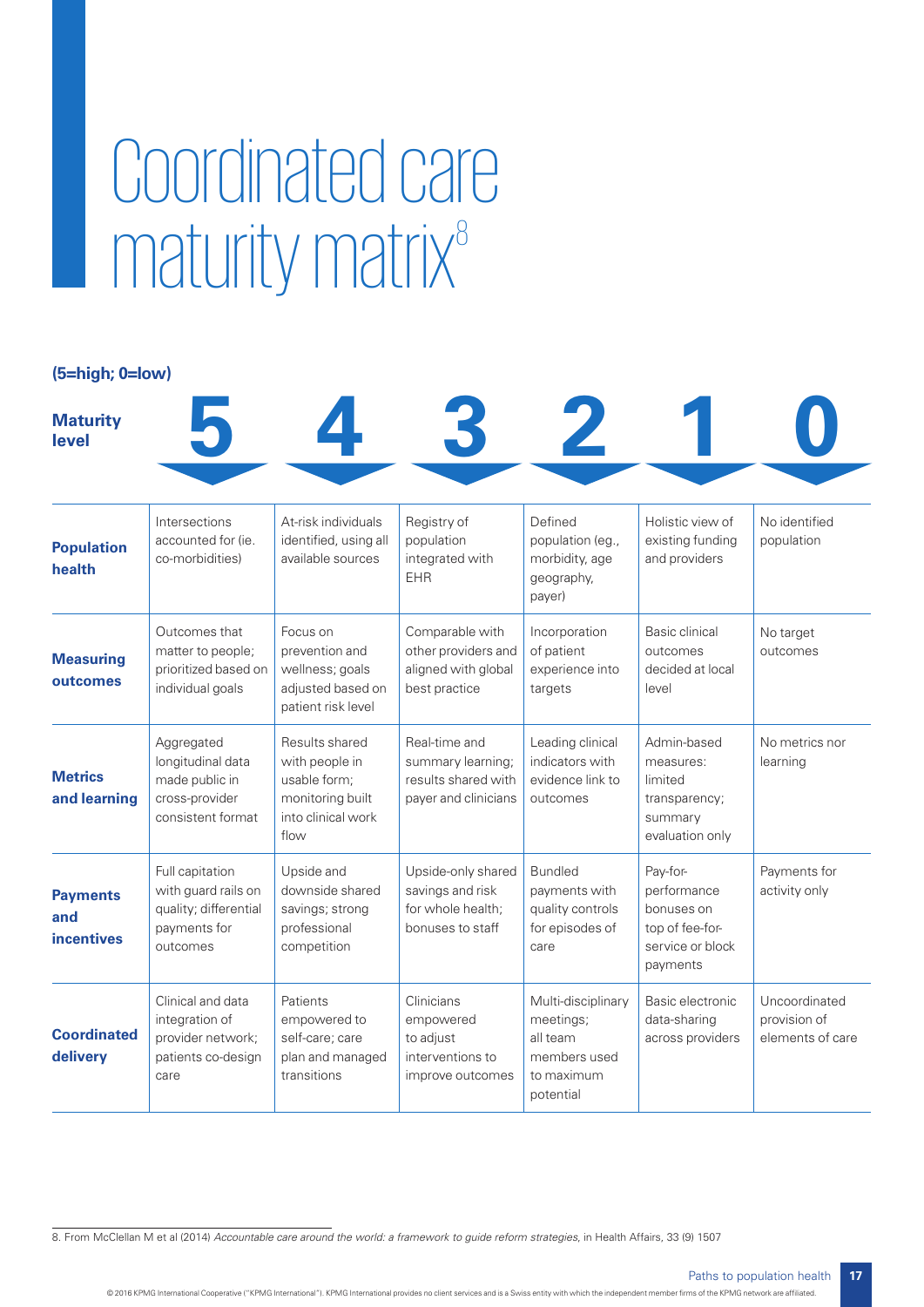## How KPMG can help

As organizations and health systems around the world seek to deliver integrated, coordinated care, KPMG's dedicated network of healthcare professionals are working with organizations and health systems to help them tackle this complex change journey.

As organizations and health systems around the world seek to deliver integrated, coordinated care, KPMG's dedicated network of healthcare professionals are working with organizations and health systems to help them tackle this complex change journey. Our teams are working with member firm clients in a number of different ways, including:

#### **Helping to define a strategic vision**

Coordinated care means different things to different people, depending on the issue they are trying to address and the environment they are in. KPMG member firms are working with payers, providers, governments and patient groups to help them understand and define the optimal model to help meet the needs of populations. KPMG member firms are helping them then to define in detail what a functional, sustainable future state would look like across their health economy.

### **Helping organizations and health systems assess their readiness for accountable care**

Any transition of this scale has the potential to disrupt the operation of the day-to-day business of delivering care. Our healthcare teams are working with member firm clients to help understand and mitigate those risks. KPMG Healthcare practice has a deep, practical knowledge of every aspect of the

healthcare industry, which allows us to assess the impact of a transformation, not only on the operational and technical processes, but also on the people and supporting activities.

### **Identifying strategic options and alternatives**

With a consistent focus on delivering better outcomes and lower costs, KPMG Healthcare practice is working with our clients' senior leaders to identify and work through the key choices and trade-offs they will need to make along this change journey — whether they are questions of sustainable financial flows, interoperable technology, operational collaboration or clinical and corporate governance. Our teams are then ideally in place to support clients in developing a robust financial and business case for their chosen direction.

### **Develop a path forward**

KPMG Healthcare practice is helping organizations develop systematic implementation strategies that take into account other improvement initiatives and consider the key interactions among partners and stakeholders. Once a clear strategic direction has been defined, we are assisting our clients in managing and delivering the complex portfolio of projects and the range of partner organizations that are involved in, achieving the vision they have set out.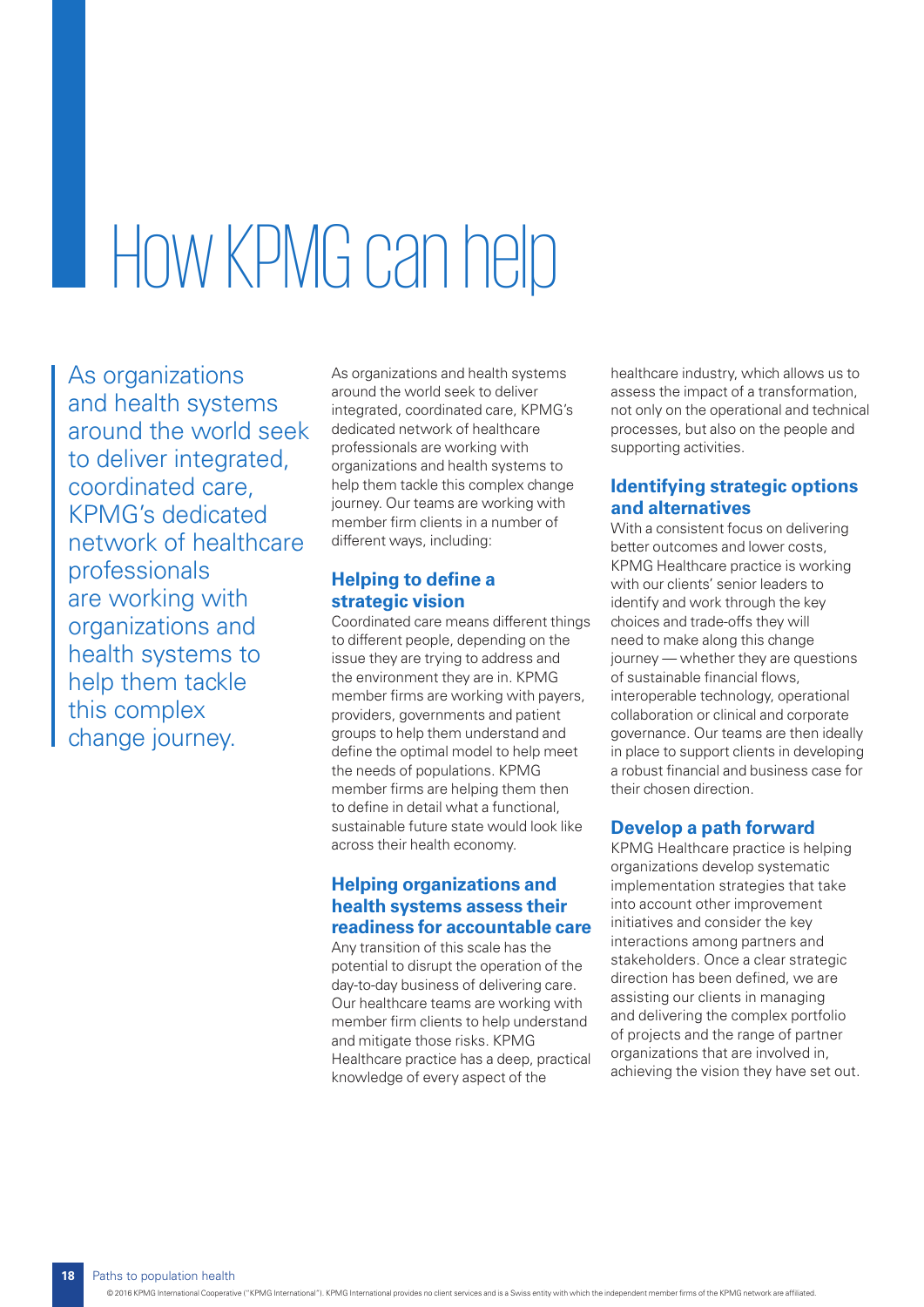## Contributors



#### **Liz Forsyth,** Partner, KPMG in Australia

Liz has 13 years experience in the public sector, 6 years of which were in a range of senior positions within both State and Commonwealth Departments. She has had extensive experience in consultation, disability, child and family services, community services, homelessness, performance management, evaluation and review. Prior to KPMG, Liz held senior and executive positions in the Commonwealth Department of Community

Services and Health, the NSW Department of Transport and the NSW Department of Community Services.



#### **West Johnson,** Principal, Advisory, KPMG in the US

West is a Principal with KPMG's Healthcare Advisory and is responsible for KPMG's Healthcare & Life Sciences Transformation Consulting practice. He has more than 29 years of experience advising clients on strategic, financial, and operational matters. Prior to joining KPMG, West was Vice President of Revenue Consulting and led the Clinical Operations Performance Improvement practice for a national consulting company.

West guided the clinical operations performance improvement effort as part of broader comprehensive performance improvement engagement for a hospital system. Measureable improvements in length of stay and clinical efficiency along with overall improvements in labor productivity and non-labor (supply chain, purchased services, etc.) were achieved.



### **Keiichi Ohwari,** Partner, KPMG in Japan

Keiichi has led KPMG in Japan's healthcare division since 2000. He was concurrently working for the Strategic Business Solutions Division of KPMG Consulting to assist various sector clients in developing business strategy. The industries he has worked for are not limited to the healthcare sector, but also automotive, hightech and finance. He has advised on various clients' initiatives such as business strategy development, revenue enhancement and operational efficiency, M&A, finance and business/financial restructuring.

The clients he has served include leading medical and other healthcare service providers, such as public and private hospitals, aged care, senior living operators, and related sector companies such as pharmaceutical and medical device companies, medical outsourcing companies, financial institutions, private equity funds, real estate investors, construction companies, trading houses and others.



### **Volker Penter,** Partner, Head of Healthcare, KPMG in Germany

Volker has 18 years of audit and tax experience and additional experience in business management. He is an honorary professor at the business school of Technische Universität Dresden and university lecturer at Dresden International University in healthcare and economics. In addition, he has extensive experience in audit and advisory services for healthcare organizations, as well as organizations of public welfare work. He is also an author of numerous specialist publications.

Volker has a degree in Industrial Engineering, as well, he is a Certified Public Accountant (Germany) and a Certified Tax Advisor (Germany).



### **Dion P. Sheidy, Partner, KPMG in the US**

Dion leads KMPG's Advisory Healthcare Risk Consulting practice and is a member of KPMG's Healthcare Leadership Team. Dion has 25 years of experience delivering high-value business advisory and assurance solutions to healthcare provider and payer clients nationwide.

Dion's prior engagements include providing services to integrated healthcare delivery systems, commercial health plans, health maintenance organizations, dental maintenance organizations, indemnity insurers, fiscal intermediaries, Medicare Advantage Plans, provider based healthcare institutions, and case management and utilization review companies.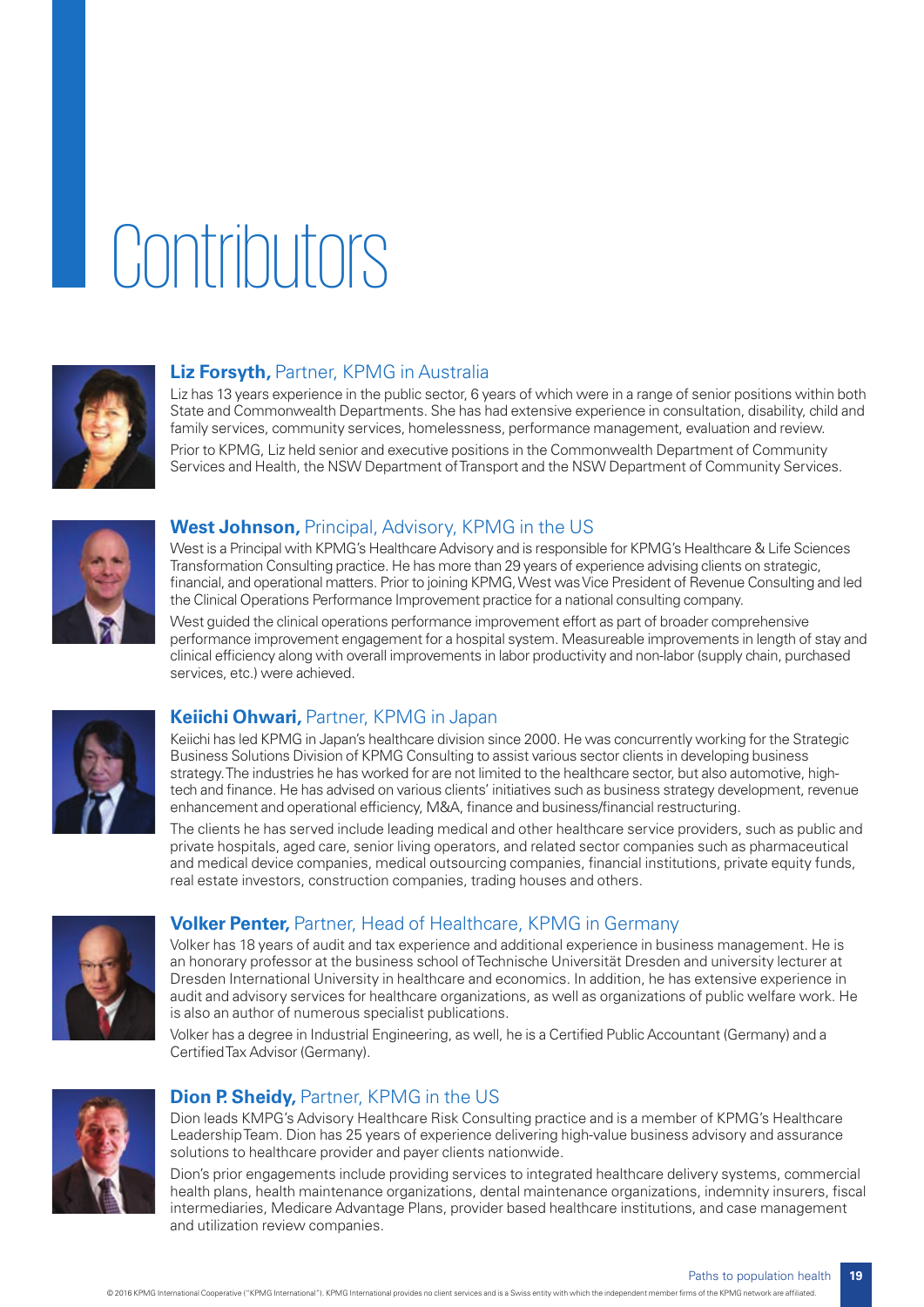### What Works: A series of thought leading reports from KPMG Global Healthcare

The need for change in healthcare is well understood. There is also an increasing consensus about what needs to be done to address these challenges:

- a focus on quality, safety, controlling costs and improving population health
- a move from the emphasis being on the volume of treatment toward ensuring high-value care
- activist payers working with patients and providers to reshape the system
- the development of new models of delivery including increasing convergence between healthcare

payers, providers and the life sciences industry

— reaching out to patients and communities in new ways.

The question is how to make these changes happen. We argue that there are a number of changes of both mind-set and capability that are required across a number of areas. These include:

- creating systems to drive clinical and operational excellence
- creating new partnerships and networks
- growing the ability to contract for value
- developing new models for coordinated care and population health.

This report looks at the last of these and makes a strong case that there is a long journey for some healthcare organizations to be become true coordinated healthcare systems.

For more information, or to reserve your copy of future **What Works** reports, please contact your national partner, see back cover, or email: healthcare@kpmg. com or visit **[kpmg.com/whatworks](http://www.kpmg.com/whatworks)** for the latest report.



#### **What Works: Creating new value with patients, caregivers and communities**

Globally some parts of healthcare are beginning to make the changes that will involve patients, caregivers and communities more fully in their own healthcare. Using our experience across the world, this report outlines the answers that you need to fully realize the value inherent in better patient involvement and communities to improve care.

#### **[kpmg.com/patientvalue](http://www.kpmg.com/patientvalue)**



#### **What Works: As strong as the weakest link — Creating value-based healthcare organizations**

Organizing care to deliver value for patients requires change in five main areas. Start with a clear vision and understanding of what value means and focus energy on cohesive action across all the areas. This report focuses on the different lessons drawn from work done with clients and discussions with providers from all over the world.

#### **[kpmg.com/valuebasedcare](http://www.kpmg.com/valuebasedcare)**



#### **What Works: Partnerships, networks and alliances**

As hospitals and healthcare organizations around the world struggle to address growing volumes of patients, reduce per capita costs, and improve the patient experience of quality and satisfaction, consolidation in healthcare has accelerated significantly. This report highlights six practical tips that together help organizations realize long-term success.

**[kpmg.com/partnerships](http://www.kpmg.com/partnerships)**



#### **What Works: Staying Power — Success stories in global healthcare**

KPMG gathered together 65 healthcare leaders from 30 countries across 6 continents to discuss effective strategies for successful transformation. These discussions were centered around 7 key themes ranging from population health and accountable care to clinical and operational excellence. This report summarizes the insights shared between organizations, cultures and countries.

**[kpmg.com/stayingpower](http://www.kpmg.com/stayingpower)**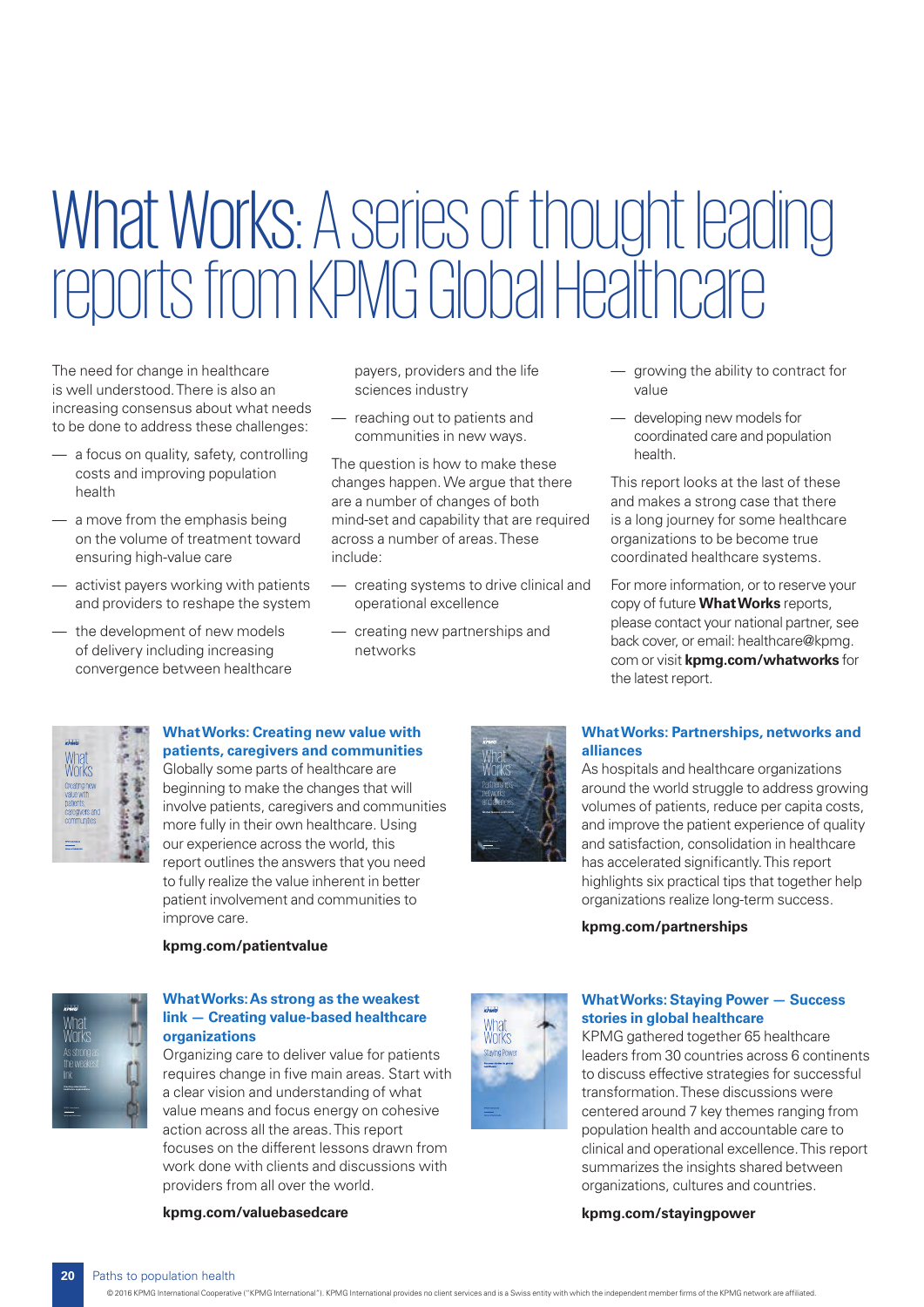## KPMG Healthcare

### **Thought Leadership**

We invite you to visit KPMG Global Healthcare (kpmg.com/healthcare) to access our global thought leadership. Here you can gain valuable insights on a range of topics that we hope add to the global dialogue on healthcare. Should you prefer a printed copy of the publication, please email us at healthcare@kpmg.com.

![](_page_22_Picture_3.jpeg)

**The more I know, the less I sleep — Global perspectives on clinical governance**  This report explores best practices to provide oversight and assurance, govern, as well as measure and monitor quality and safety.

**[kpmg.com/clinicalgovernance](http://www.kpmg.com/clinicalgovernance)**

![](_page_22_Picture_6.jpeg)

#### **Value walks — Successful habits for improving workforce motivation and productivity**

This report examines the potential for supportive public policy measures and identifies five key attributes that have proven to help health systems successfully manage the workforce challenge.

![](_page_22_Picture_9.jpeg)

**Something to Teach, Something to Learn — Global perspectives on healthcare** The root causes of sub-optimal healthcare and outlines three core principles that — taken together — can deliver a clear path to driving

value for patients, providers and payers.

**[kpmg.com/teachlearn](http://www.kpmg.com/teachlearn)**

![](_page_22_Picture_12.jpeg)

### **[kpmg.com/valuewalks](http://www.kpmg.com/valuewalks)**

#### **Contracting value: Shifting paradigms**

This report explores how payers, providers and policy-makers are coping with the combined challenge of rising costs, demand and patient expectations.

**[kpmg.com/value](http://www.kpmg.com/value)** 

![](_page_22_Picture_17.jpeg)

### **Necessity: The mother of innovation — Low-cost, high-quality healthcare**  This report explores how emerging health

economies are challenging traditional models of care and succeeding with innovative, lowcost alternatives.

**[kpmg.com/healthcareinnovation](http://www.kpmg.com/healthcareinnovation)**

![](_page_22_Picture_21.jpeg)

#### **An uncertain age — Reimagining long term care in the 21st century**

This report brings together expert commentary and global insights from 46 long-term care thought leaders on the current state and future impacts of eldercare.

**[kpmg.com/anuncertainage](http://www.kpmg.com/anuncertainage)**